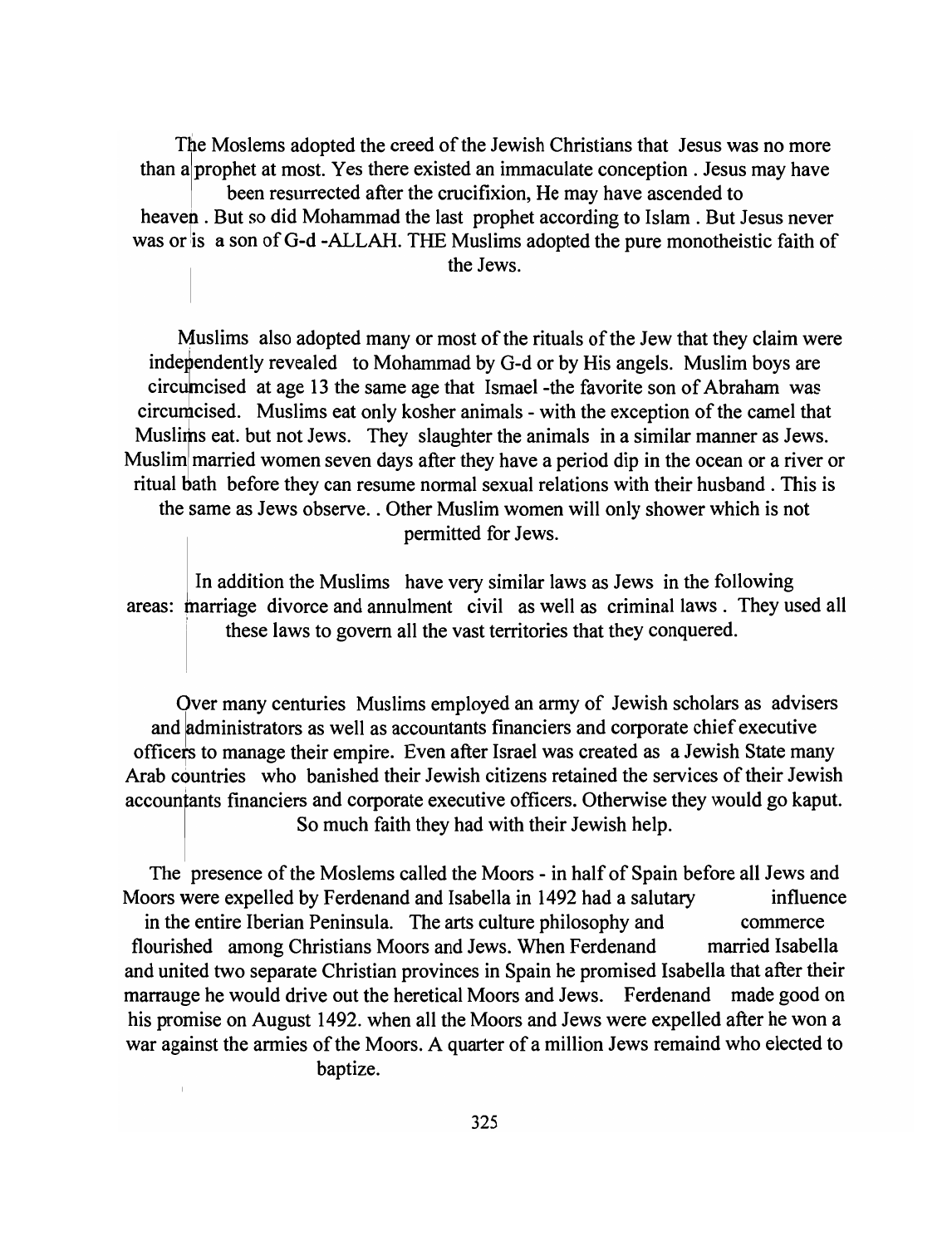However their fate as Christians proved to be a catastrophe. Thousands of them were falsely accused of Judaizing- of practicing Judaism secretly. Their punishment was swift. They were burned alive at the stake. Those individual who accused them were rewarded with a percentage of their wealth. Hundreds of thousands of Christian -including former soldiers who participated in the Crusades and risked their lives for Christianity -the Templar Knights- that the inquisition claimed

had adopted heretical positions were also burned at the stake.

If a percentage of Jews were killed by pogroms periodically ; 100% of Moranos whom the inquistion accused of betrayal of Christianity were burned at the stake,. The inquisition followed the Moranos to the New world in Central and South America. Thousands of Jews were executed on suspicion of practicing Jewish customs or laws. If life was very hard as a Jew and Jews were treated worse than animals; then converting was suicide. The suspected Moranos were burned at the stake, after torture.

The Nazis were the executioners for European Jews who abandoned all their Judaism thinking that in that way they would endear themselves to their non -Jewish neighbors. Yes, they gained access to many fields closed to Jews. But because of their momentous contributions in all fields of the physical and social sciences and medicine Jews won many of the high positions in those fields in Europe. They thereby precipitated the envy and hatred of the rest of the gentile population. Hitler found a fertile field in 1933 when he came to power by democratic election in Germany to institute his program of making Europe and then the entire world if he wins the war - Juden rein by killing the Jews . He had the blessings of Great Britain France and all the other Europeans, even though he was at war with them. A precedent existed that all these countries at one time or another also made their countries Juden rein. The Church also cooperated. They never saved all the Jews anyway. So what if 6 million Jews are killed. There still remained 12 million.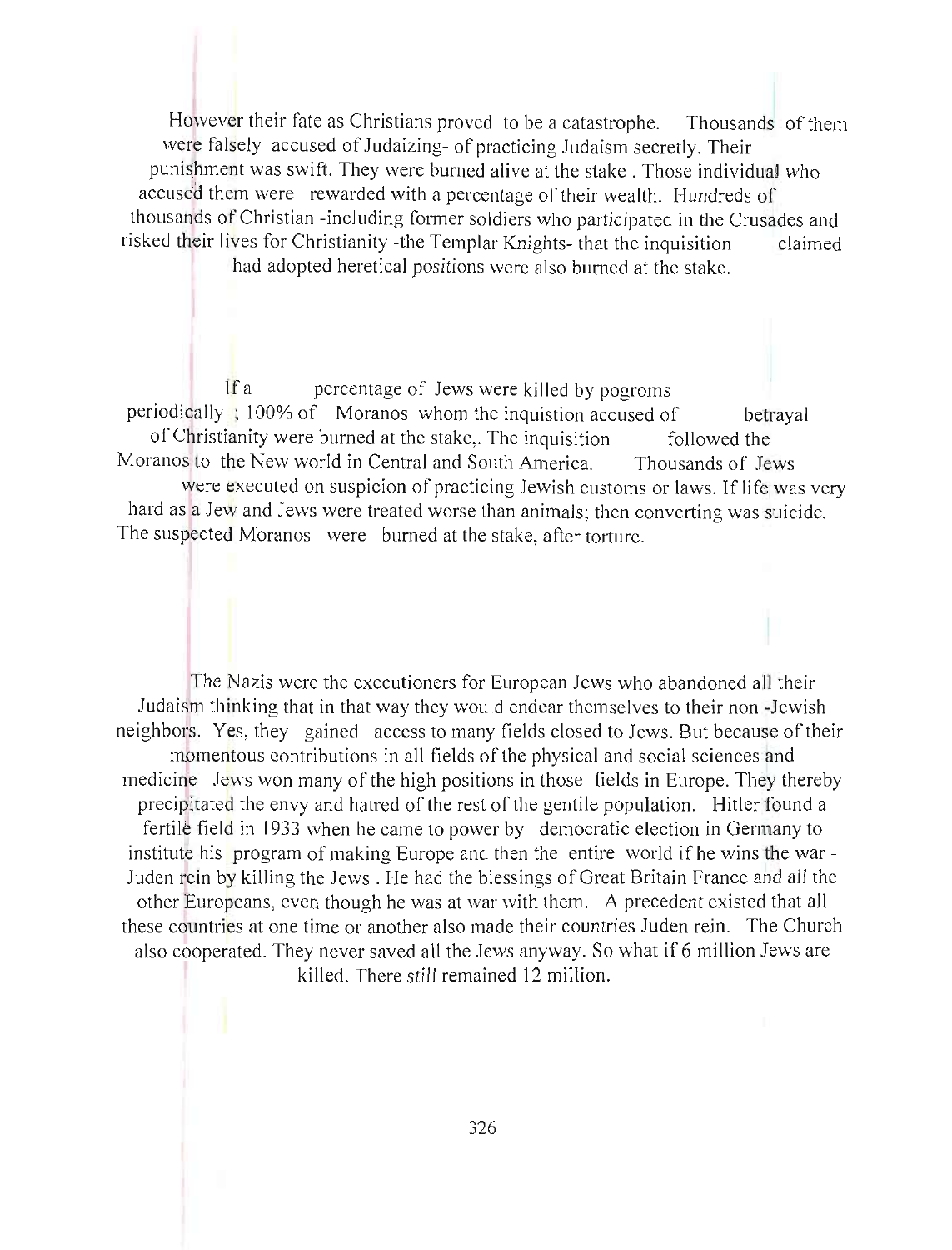That is the reason why Jews must remain in control of their destiny in Eretz Yisroel.. ISRAEL.

One such tragedy stands out. The French anti Semites accused Dryfus a French Jewish Officer falsely of betraying France and spying for Germany in the Franco -German war of 1870. They accused him handing over to Germany secrets about French heavy guns. Dreyfus was tried and found guilty and imprisoned. It took decades to vindicate Dryfus and prove him innocent. There existed many such incidents of blatant anti-Semitism. German anti-Semites accused Jews of selling Germany defective munitions in that vey war against France. Even Bismark the Chancellor of Prussia who united the German States exploited Anti-Semitism for his purposes.

In addition the Russian anti Semites in 1905 accused a Jew-Beilin - that he murdered a child in order to use his blood in Matzos for Passover. Beilen was found innocent after the involvement of the diplomats of many countries Western European and the USA. This was similar to another blood libel in Damascus Syria in 1845. In that case the accused Jew also was found innocent when the Turkish Sultan intervened.

However, a Jew by the name of Frank in the South of the USA in 1915 who was falsely accused of murdering a white girl after being having his guilty sentence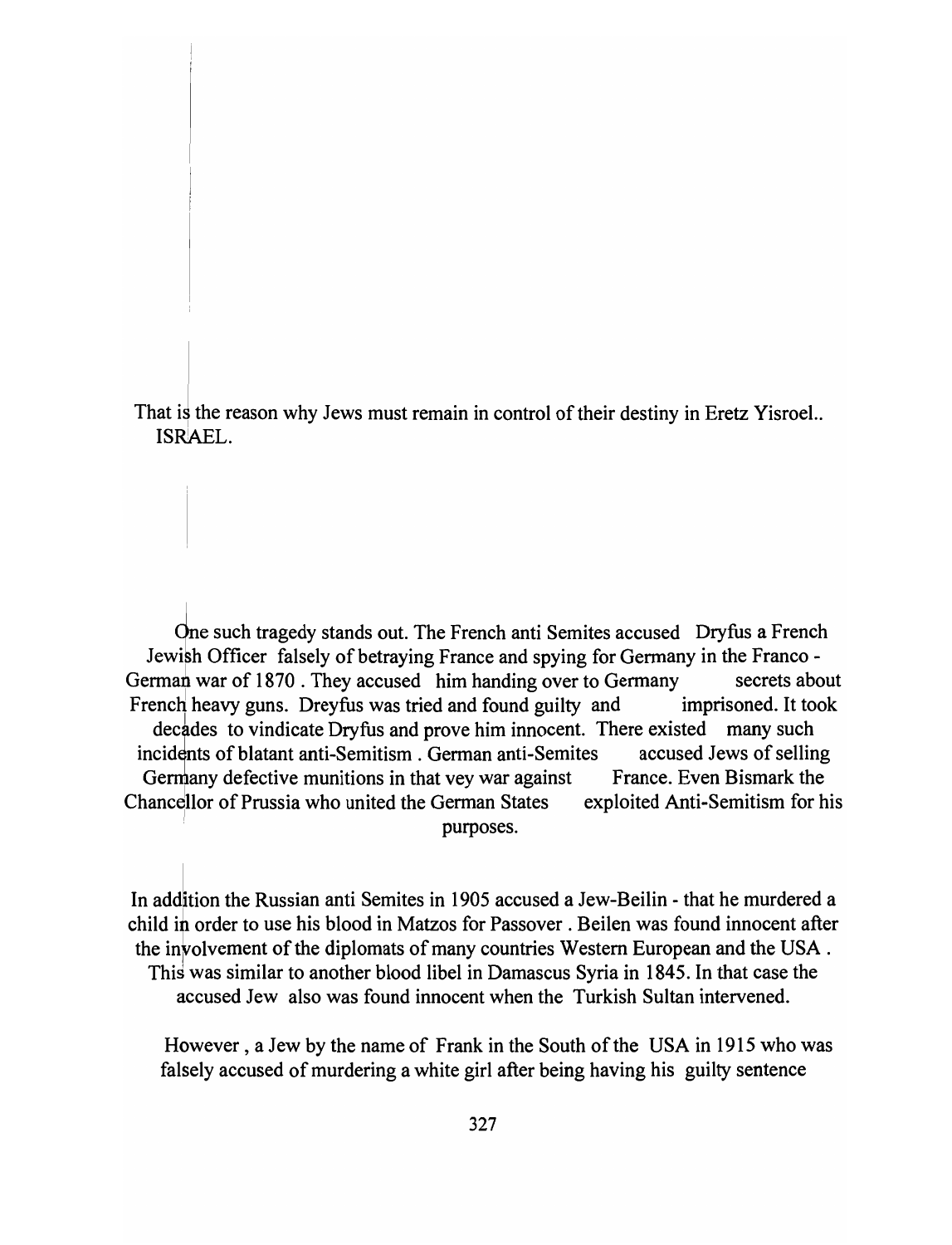commuted by the governor was lynched and hung by an Anti-Semitic mob. One of the Anti-Semites who incited the mob against Frank and published a newspaper was elected to Congress. So poisonous was anti- Semitism even in the USA. The Jews in the USA organized themselves to combat Anti Semitism -The Bnai Brith The Anti-Defamation

League The Jewish Congress and the Jewish Committee. Jews from all ideological religious leanings must unite as a band of brothers for our common survival

However, thank G-d Anti- Semitism has not been an existential threat in the USA as it has been in Europe and is present in Israel. There were many instances that Jews were discriminated against in the admission to elite Universities. They were admitted in a quota. Until the 1950's it was rare for Jews to get appointments in the department of philosbphy and history in many universities. The reason was because of the fear on the part of those Anti-Semites who funded the universities that the Jewish professors might introduce an interpretation of philosophy and history that did not vindicate Aryan supremacy. Jewish contributions and the position of Jews were ignored or deleted in the texts. The above discriminations were part of the reasons that Jews founded Brandies University and Yeshiva University. of the Rav Yitzchok Elchonen Seminarty as well as Touro College. Both Yeshiva University and Touro College have mushroomed into medical and law schools. Toro College has opened branches not only in the USA but also in Russia Israel and Germany.

Thbse incidents together with the pogroms in Russia were the turning point. Jews organized Zionist societies and even assimilated Jews realized that Jews had no future in Europe. Jews must flock to Eretz Yisroel- Israel-and establish an independent Jewish homeland. All Jews united religious not religious agnostics and atheists to realize this dream. In 1920 the victorious allies under the League of Nations - accepted the Balfour Declaration and instructed Great Britain that was appointed as the supervising power to establish a Jewish homeland in Palestine. Even though the USA was not a member of the League of Nations , President Wilson fully supported the plan of establishing a <sup>I</sup> Jewish Homeland in Eretz Yisroel.

However, Great Britain misused this appointment. Instead of establishing a Jewish homeland in the area later occupied by Jordan and Israel today, the British established an Arab State - Jordan using over 80% of the allotted territory that was supposed to be for a Jewish State. To add insult to injury, the British did everything in their power to prevent Jews from settling in Eretz Yisroel. At first they limited the number of Jews who were allowed to immigrate. Then the British in 1939 issued the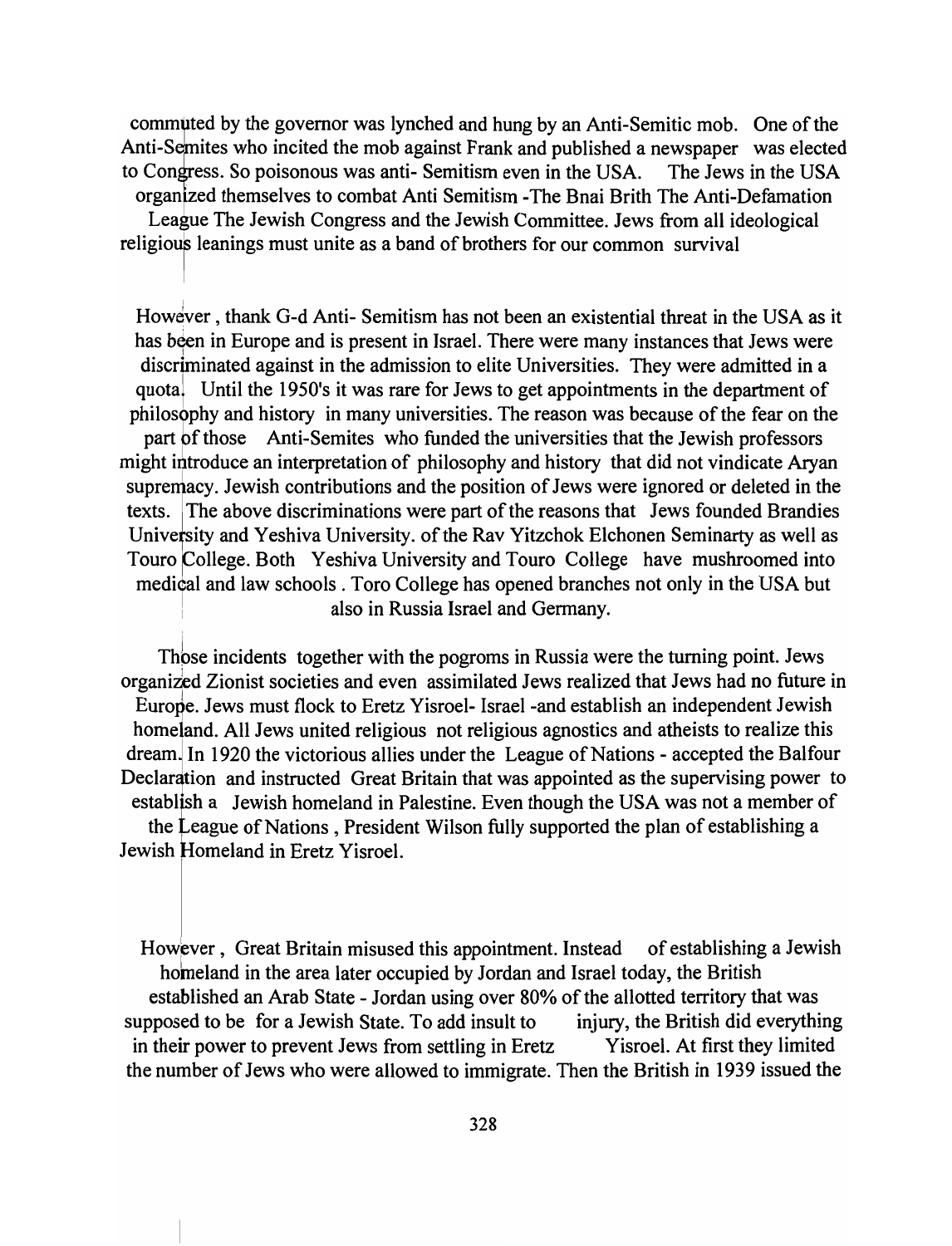White Paper stopping all immigration of Jews. In that manner the British sealed the fate of all European Jews and prevented them from escaping death in the crematoriums from Hitler.

However, Great Britain was at war with the Nazis .. Tens of millions of British a American and Russian and other allied soldiers and civilians were killed and wounded from 1939-1945. The Allies by focusing on the war effort rescued 6-7 million Jews in the Americas; 3 million Jews in Russia; half a million in Palestine now Israel; another million and a half Jews in the Middle East; , 300,000 Jews in Great Britain., another 300,000-500000 in South Africa and Australia and New Zealand from annihilation would the Nazis have won the war.

<sup>I</sup>True the Allies did not save the Jews in Nazi Occupied Europe, but they did save the Jews all over the world. They prevented the Jews from reaching Palestine from 1939 <sup>-</sup>1945 because they were at war with the Nazis and could not afford to have one million Arabs and one billion Moslems create an other front against the Allies and side with the Nazis. These same issues and considerations dictated British policy before the Balfour Declaration and after. Even the Balfour Declaration explicitly stated that a national home for the Jews was to be created without prejudicing Arab rights.

THE British kept upper most British interests that favored the Arabs since the Arabs had one billion Moslems supporting them. Was such a policy against Jewish interests? Of Course. Did such a policy contribute toward the murder of 6 million Jews? Of course. But we must understand British thinking from 1900-2007.British and European interests and Jewish interests have clashed violently during this period of time.

THE EUROPEANS DID NOT CONSIDER SAVING JEWISH LIVES AS A PRIORITY. THE ANTI-SEMITISM THAT POISONED EUROPEANN MINDS WERE INHERITED FROM GENERATION TO GENERATION. THE CHURCH IN MANY CASES FOMENTED THE HATRED WITH BLOOD LIBELS FOUND IN THE NEW TESTAMENT AND THE WRITINGS OF THE EARLY AND LATER CHURCH FATHERS. There always existed a dichotomy in the attitude of the Church regarding Jews. On the one hand they were under the order Of Paul not to kill Jews, but at the same time to hold all JEWS IN CONTEMPT BECAUSE 2000 YEARS AGO THE New TESTAMENT ACCOUNTS HOLDS THE Jews responsible for the crucifixion. Therfore a curse exists on all Jews. Plus the fact that Jews do not accept Jesus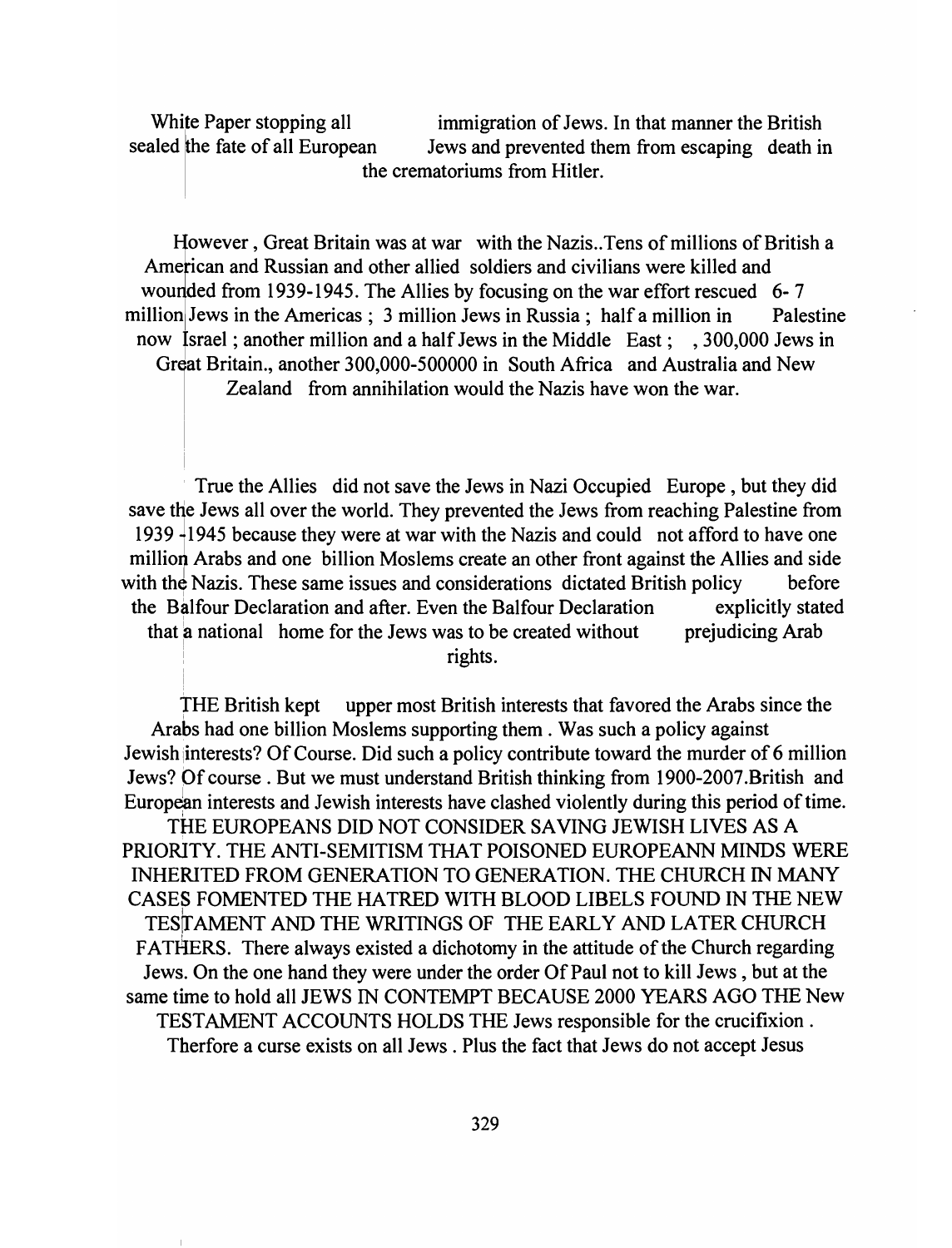### WHY DO THE THE VERY ENLIGHTENED MINDS OF CHRISTIANS OVER THE CENTURIES NOT HOLD ALL OTHER HUMANS IN CONTEMPT AND TREAT THEM AS JEWS ARE TREATED? SINCE ONE BILLION MOSLEMS AND 01% BILLION HINDUS AND ONE BILLION BUDDHISTS ALSO DO NOT ACCEPT CHRIST.

### Could it be that the Jews were easy targets and defenseless? Would the Christians have treated the other people who do not accept Christianity the way they treat the Jews Christian blood would have flown in all the streets where Christians are a minority.

Orice the State of Israel came into existence a different attitude surfaced toward Jews in the entire world. Now the State of Israel became the target of Anti Semites. The hatred was shifted to a larger target. The State of Israel was perceived as the shield and refuge' for the Jewish people against Anti-Semitism. The State of Israel emancipated the Jews from their status as a sub human who could be killed and certainly enslaved. The State of Israel emancipated the Jew and elevated him/her to the status of a human even if he/she does not live in Israel. This status the Anti-Semites do not want to accept. Thus the war against the State of Israel is an other attempt to drag the Jew back to his fomler status of a sub human. The war against Israel in all the spheres - diplomatic economic propaganda and on the battle field. It is a crusade to extinguish Jewish existence that has been raging since 325 ACE. The Torah's prescription is crystal clear. habo lehorgecho hashkem vehorgo .One who comes to kill you pre-empt and kill him. However Israel's policy must be more sophisticated. We must use a diplomatic means and revert to our power when all means have failed. The creativity of world Jews must be employed to safe guard Israel.

If Jews are to succeed and Israel is to remain a Jewish State we can not write of all our antagonists as Anti- Semites. This applies to the Europeans as well as our Arab neighbors. We must understand what motivates them and devise a strategy to realize our interests having all options on the table - preferably political economic and also not removing the military option from the table.

 $\frac{1}{2}$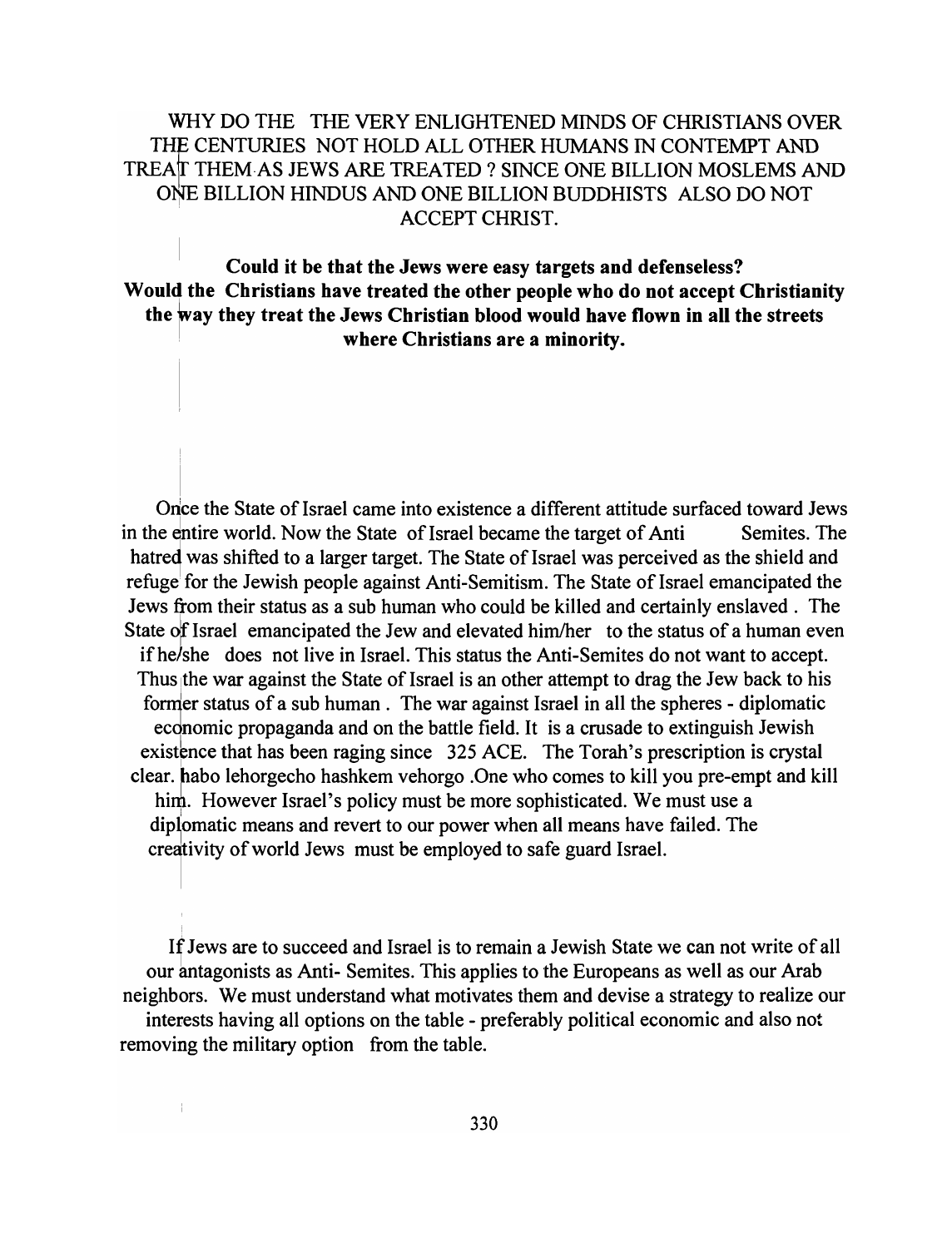The British during the entire time frame since Jews returned to Great Britain in the 1600s and especially in the  $19<sup>th</sup>$  century to today have treated their Jewish subjects with the same rights and dignity as any other denomination. Jews have enjoyed the same privileges as any other citizens. Jews have ben elected to the highest offices of the land. The same goes for France post Nazi Germany and the rest of Europe. Even though anti-Semitism does exist in Europe today, but the official policy of all the Europeans is equality for Jews. I wished I could say the same the way they relate toward the State if Israel. But the State of Israel brings up the clash with their national interests regarding the one billion Moslems and 100 million Arabs and their interests in the Arab world.. interests regarding the one billion Moslems and 100 million Arabs and their interests in the Arab world..

Jews are thankful to the Europeans for all their friendship and rights the British and other Europeans have bestowed on their Jewish citizens. We are grateful for all the help- diplomatic political economic and financial Europeans have given to Israel, even though they tend to favor the Arabs most of the time. Jews recognize the monumental sacrifices of all the Europeans especially during all the wars they fought the first and second World Wars.. Millions of Jews served in the armed forces of the allies in all the wars. My own father served in the Polish army during the first world war.

After the holocaust in 1947 the United Nations by a miracle declared their support for two States an Arab and Jewish State.. The Jews accepted and established Israel the Arabs refused and launched a war to destroy the nascent Jewish State. The rest is history.

However the cause of anti -Semitism is hatred of Jews and non Jews who are different that turns to mass murder.

#### We can not control the hatred of anyone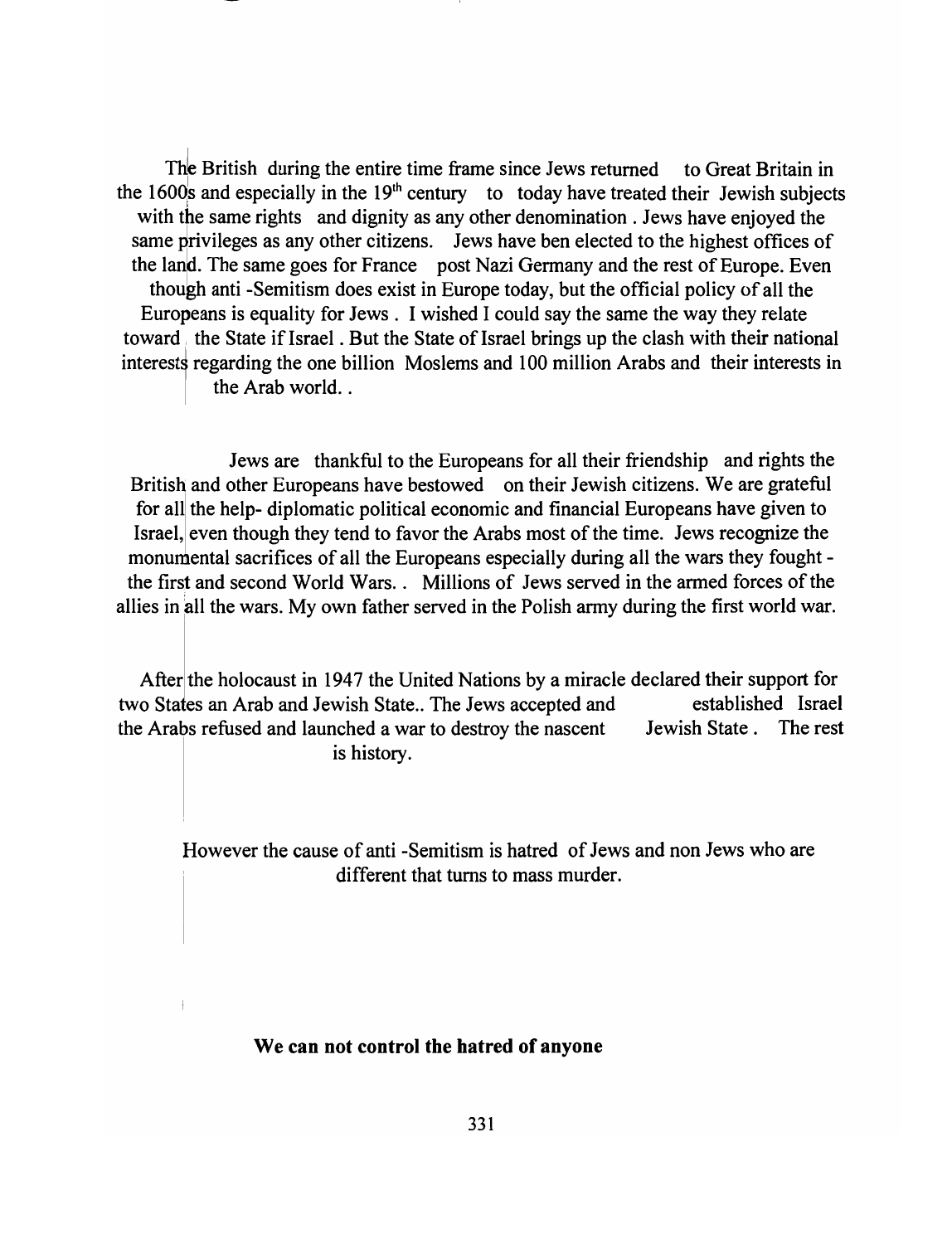However if Jews are empowered with a country and army of their own then they can retaliate massively against our enemies. Those who hate us will then think a million times before murdering us because they will receive in return 1000 times. Jewish blood is not cheap.

For 2000 years we were at the mercy of many nations and the Christian Church to protect us. We appreciate what they did. However when push came to shove during the holocaust no one wanted to help Jews with the exception of a few

brave souls.

I

However by a miracle Hitler did not develop the atomic bomb first and win the war, Then all the Jews would have been killed all over the world. Never again are Jews permitted to place their destiny in the hands of any one else than G-d and Jews. Jews must be in control of protecting themselves. Having a country of our own Israel enables us to control our destiny and not be at the mercy of anyone else than  $G-d$  and ourselves.

Even Ferdenand and Isabella the monarchs of Spain in 1492 when they forced all the Jews to either convert to Christianity or leave Spain spared the Abarbanell family who were the financiers and chief corporate officers of Spain. They would have been able to practice Judaism and remain in Spain. Abarbanell declined the dispensation and also left with all the other Jews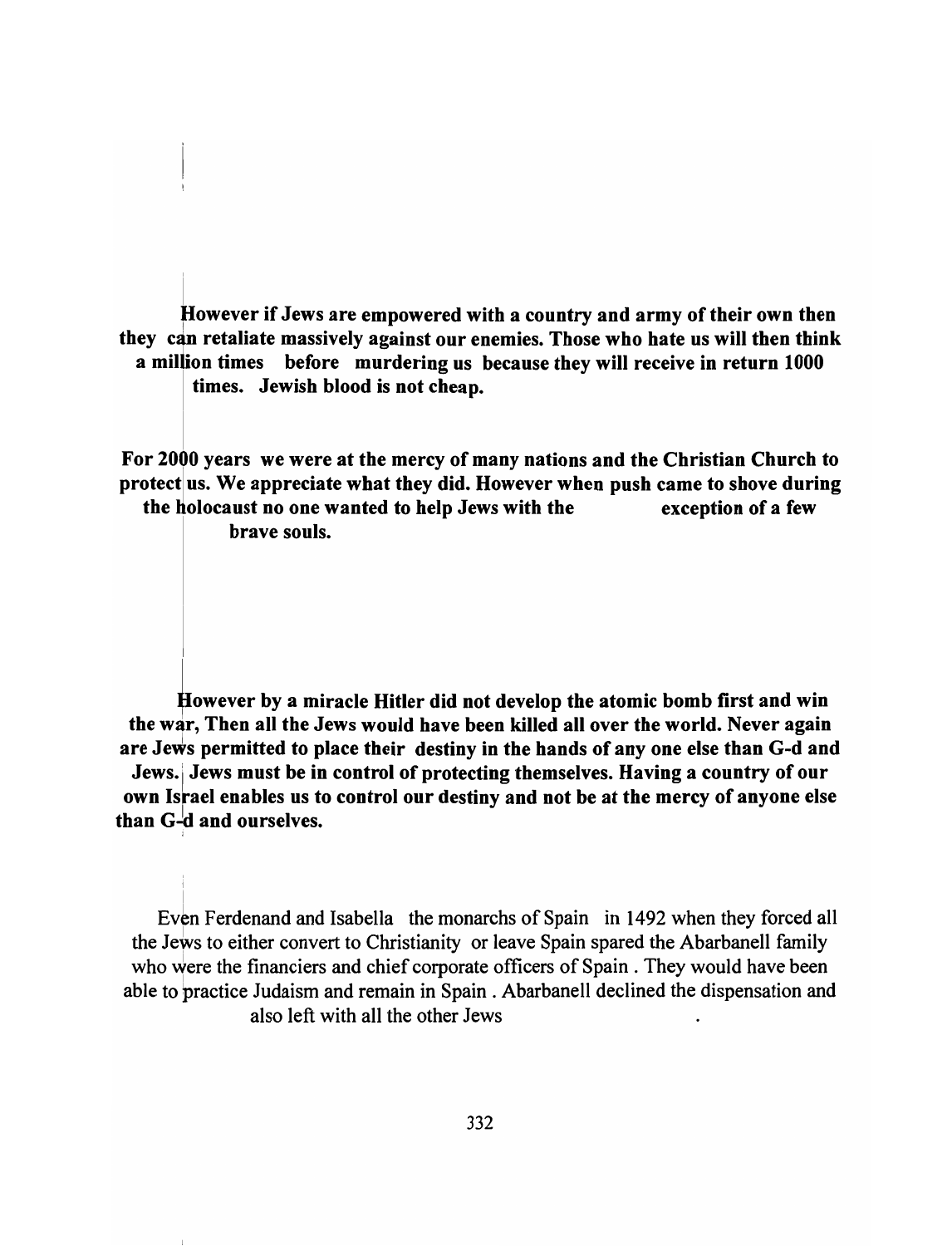The Muslim Sultans employed regularly Jewish physicians. The Catholic clergy and the popes also used Jewish physicians. Many Christian kings employed Jewish accountants and financiers whom they trusted.

When the Muslims swept through North Africa and half of Spain the Christians identified the Muslims as Jews since the Muslim were so similar. The Christians feafed that the Muslims would avenge the injustices meted out to the Jews by the Chrisfians. The similar behavior of Muslims and Jews goes a long way to explain why Jews were welcome in Moslem countries in most periods of history. Muslims trusted Jews to whom they were related as distant cousins. Biologically they all were Semites and all shared a common background- all were children of Abraham. The Muslims being the offspring of Ismael and the Jews being the offspring of Isaac both sons of Abraham having two different mothers.

It is of great interest to note that Muslims never required Jews or anyone else serve as witnesses of the truth of their religion as Christians required Jews. Muslims never accused Jews as killing their religious leaders.

Since Muslims were divorced from Christianity they likewise were not influenced and did not adopt their tactics nor their strategy of using the subdued nations a s witnesses and did not need to have a curse upon the conquered nations. Muslims through out most of their history were very tolerant of different creeds and religions especially Judaism and Christianity.

Moslems claim that the entire religion of Islam and all its laws rituals marriage divorce civil laws criminal laws were all revealed to Mohammad by G-d or by angels. Judaism respects their claim We respect the 1400 year old traditions of Islam . We respect the one billion Muslims in the world..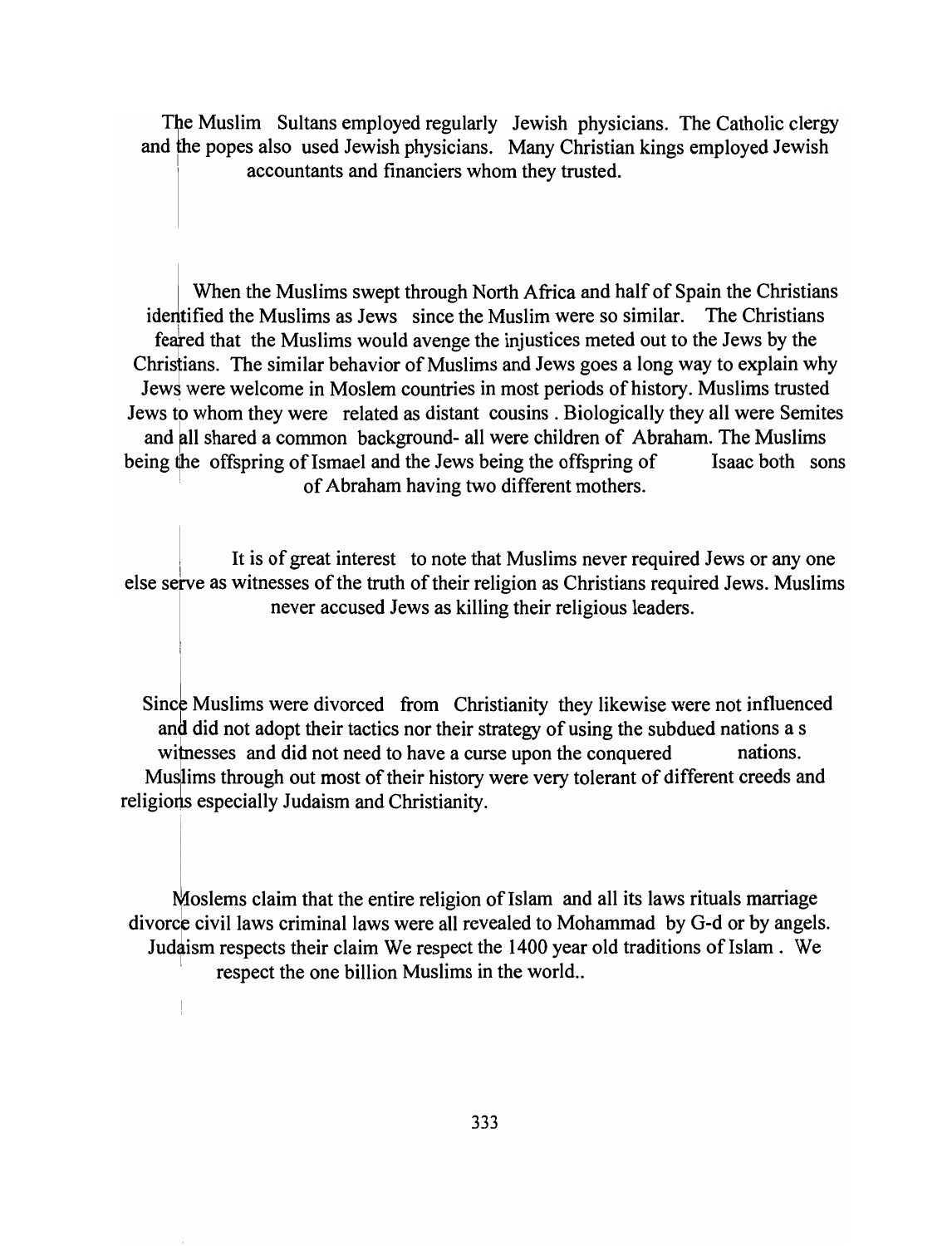It is because of the wonderful history of tolerance and mutual respect of Muslims and Jews for the last 2400 years -before Mohammad and after his coming that I honestly believe that a genuine peace can be achieved between Arabs and Jews today in Israel I leave it up to the people living in Israel to weigh all the options and consequences and proceed to attain peace between the Arabs and the Jews.

! No matter how humiliating the misfortunes suffered by the Romans who were now Christians, the Church succeeded to convince their believers of the truth of Christianity and the Pauline doctrine that the Jews were witnesses to the truth of Christianity The words of the clergy prevailed and held the loyalty of the masses to the Ohurch. This doctrine at once injected contempt for the Jew gave a licence to abuse and discriminate against the Jew ; and at the same breath protected the Jew from extinction. Yes, there were pogroms fomented many times by officials of the church; but Jews as a whole as a people survived. The percentages of the survivors varied; but the people as a whole the species of Jews did not become extinct thanks to the ambivalent nature of Paul's formula as explained in the earlier paragraphs.

The Jews did not have an alternative. Those who did emigrated to Muslim countries or else went to Christian countries who behaved more humanely toward

Jews.

That is the saga of the Jew for 2000 years until the holocaust and the renaissance of the Jew in the reborn state of the Jew Israel. The Christian Church played a major role in the saga of the survival of the Jew. With all the short comings as we have enumerated Jews must be thankful to the Church for those Jews who did survive. Would the Church never have existed it is conceivable that in this anti Semitic world there would not remain any Jews in countries controlled by Christians.

Paul established the foundation for the Christian Church regarding the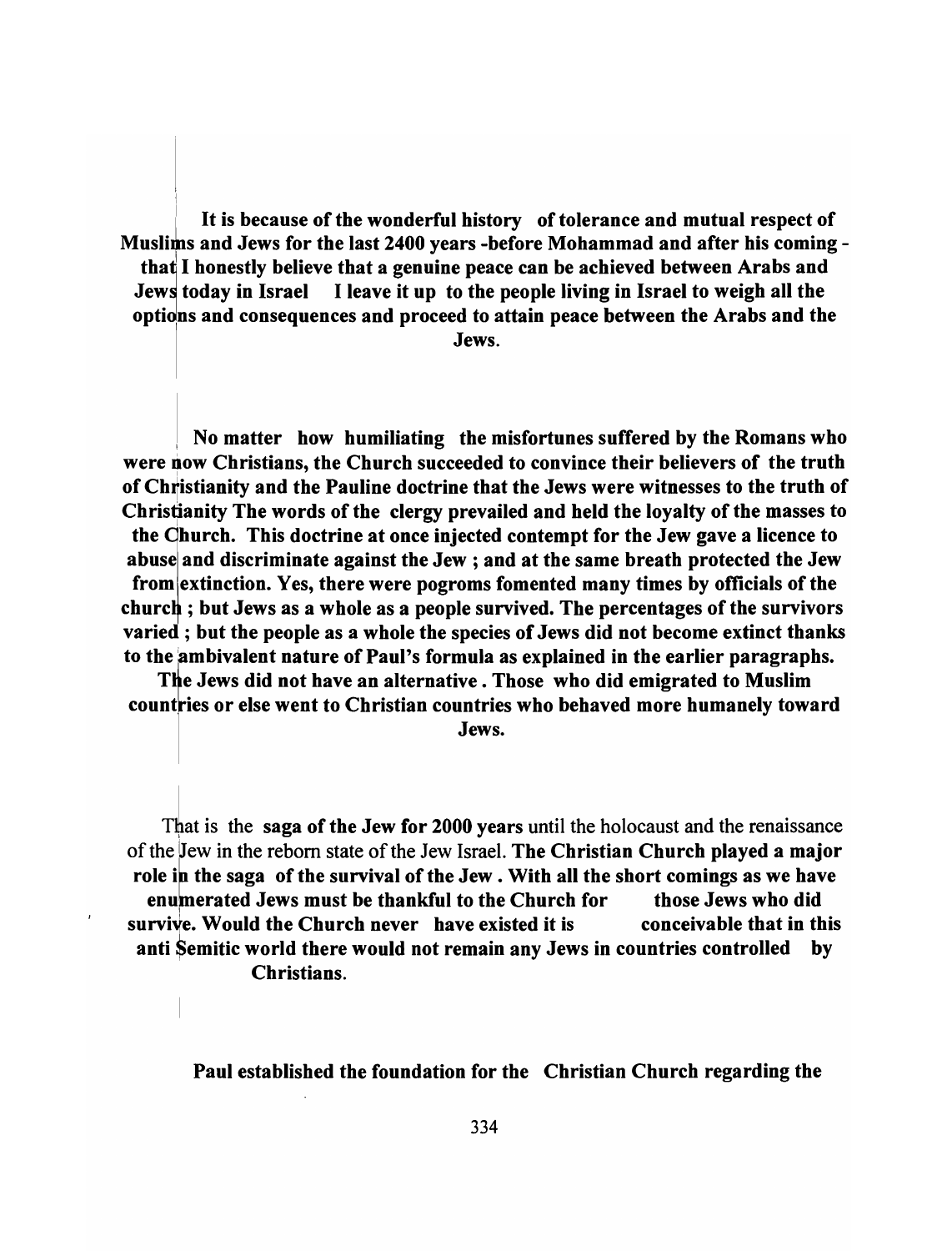defenseless Jews. He termed his edict the will of G-d known only to G-d. This was part of the mysteries of G-d. No Jew was to be killed. Only at the end of time the Jews would accept Jesus-according to Paul. G-D HIMSELF WILL DEAL WITH THE JEW. NO MAN HAS THE RIGHT TO TOUCH OR HARM A JEW. THAT IS THE WILL OF G-D. Once a promise is made by G-d to Abraham that the Jews are to remain to eternity G-d does not revoke his promise. See The Anguish of the Jews by Edward H. Flannery [-a Catholic priest] citing the Epistles to the Romans \ 9:11

and Romans 11;28-29. Page 27.

See also Faith and Fratricide the theological Roots of Anti- Semitism by Rosemary Ruether pages 106-107 for the same.

The survival of the Jew, albeit, even if treated worse than animals, nevertheless a percentage survived is to be credited to the Church, who followed the orders of Paul.

Paul was a saint and a genius. He convinced Christians for 2000 years to save Jewish lives. Regardless of our cardinal areas of differences; but he is the one man 1 who gets all the credit, in addition, to the thousands of other church fathers and officials in the church who heeded his orders. Even in the holocaust thousands of Catholics put their lives in danger to save Jews. Pope Pius quietly gave orders to his priests to save Jews. The man who was to become Pope John in Poland saved

Jews.

The contempt for the Jew came to an end with the creation and the continuation of the miraculous rebirth and renaissance of the Jew in the State of Israel. The Catholic Church in 1965 found the creativity to reconcile the anti Semitism and blood libel against the Jew and abolish the 2000 year old blood libel that all Jews to eternity are guilty for deicide -for Jesus' crucifixion. The church reconciled itself to the reality of a Jewish State. The Vatican has an ambassador in Israel. Israel has an embassador at the Vatican. Likewise many Protestants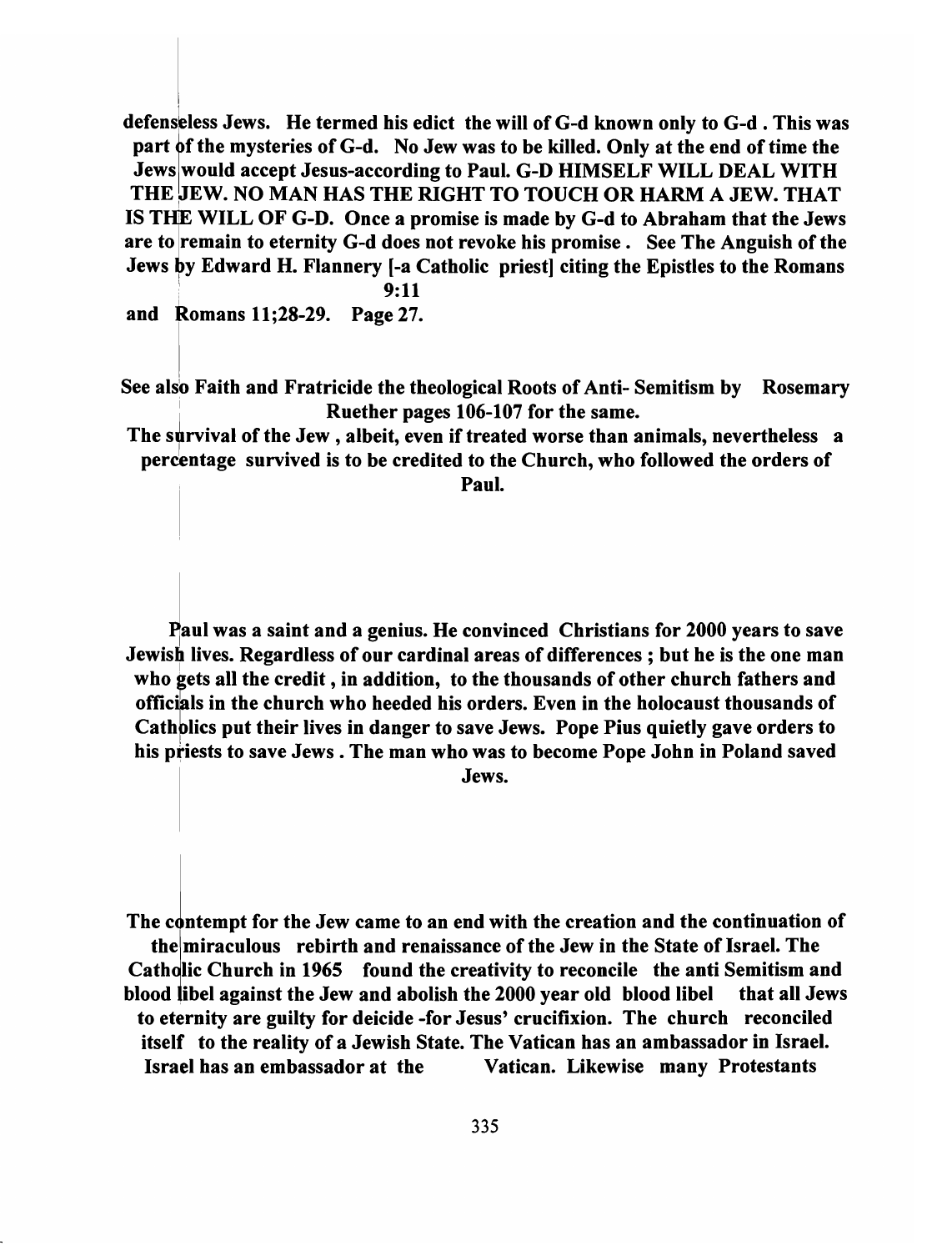theologians have adopted the thesis of Dual Covenants by G-d-one for ISRAEL THAT IS FULFILLED BY JEWS OBSERVING THE Torah; and one for Gentiles in their belief and acceptance of Jesus. This platform is very close to the Jewish concept that all Gentiles have a Covenant from the time of Noah. A gentile who observes the Seven Nohadite LAWS OF HUMANITY-EACH NATION'S OWN CIVIL AND CRIMINAL LAWS even though his concept of One G-d is not pure monotheism -he believes that G-d has a partner or many partners - such a man merits heaven and is perfect. THE Jewish Concept leaves space for all other religions who believe in One G-d but G-d has one or more partners in the Godhead. who together manage the universe. How G-d can be together with one or more partners is part of the mystery of G-d that each religion interprets. Thus the Zordastrians, Hindus and Buddhist are also included. SEE Ramo Orech Chaim  $156:1.$ 

<sup>I</sup>The First amendment to the USA Constitution is the instrument that insures freedom of religion. The civil government must adopt a neutral position divorcing church temple mosque and synagogue from state. Otherwise the world wll cease to exist. IF THE PEOPLE WHO ESPOUSE ONE RELIGION WILL TRY ITO FORCE OTHERS TO EMBRACE THEIR CONCEPT OF G-D under one [Universal religion at the edge of the atom bomb, no man will survive. Now Christians Moslems Hindus Buddhist and Jews -all possess the atom bomb. Now no one religion can claim numerical superiority. The atom bomb is the great equalizer of all numbers.

I No longer is the Jew and Judaism the whipping boy and scapegoat. That is why if the Arabs and Palestinians refuse to recognize a Jewish Israel then Israel will revert to the existing default situation and the Palestinians will never have an independent Palestinian state. If they kill Jews - Israel should throw out all the Palestinians . Israel should not hesitate to use all its power including atomic power to ensure its existence. Hakom legorgecho hashkem vehorgo. If anyone comes to kill you preempt and destroy him. This applies to one person or a million or a billion people. THOSE INDIVIDUALS WHO BLESS THE JEWS WILL BE BLESSED. THIS is THE BLESSING OF G-D. This is the will of G-d to protect the Jew's life from assault and murder. It is not only permitted but it is mandatory to kill one, a thousand, a million, or a billion of your enemies.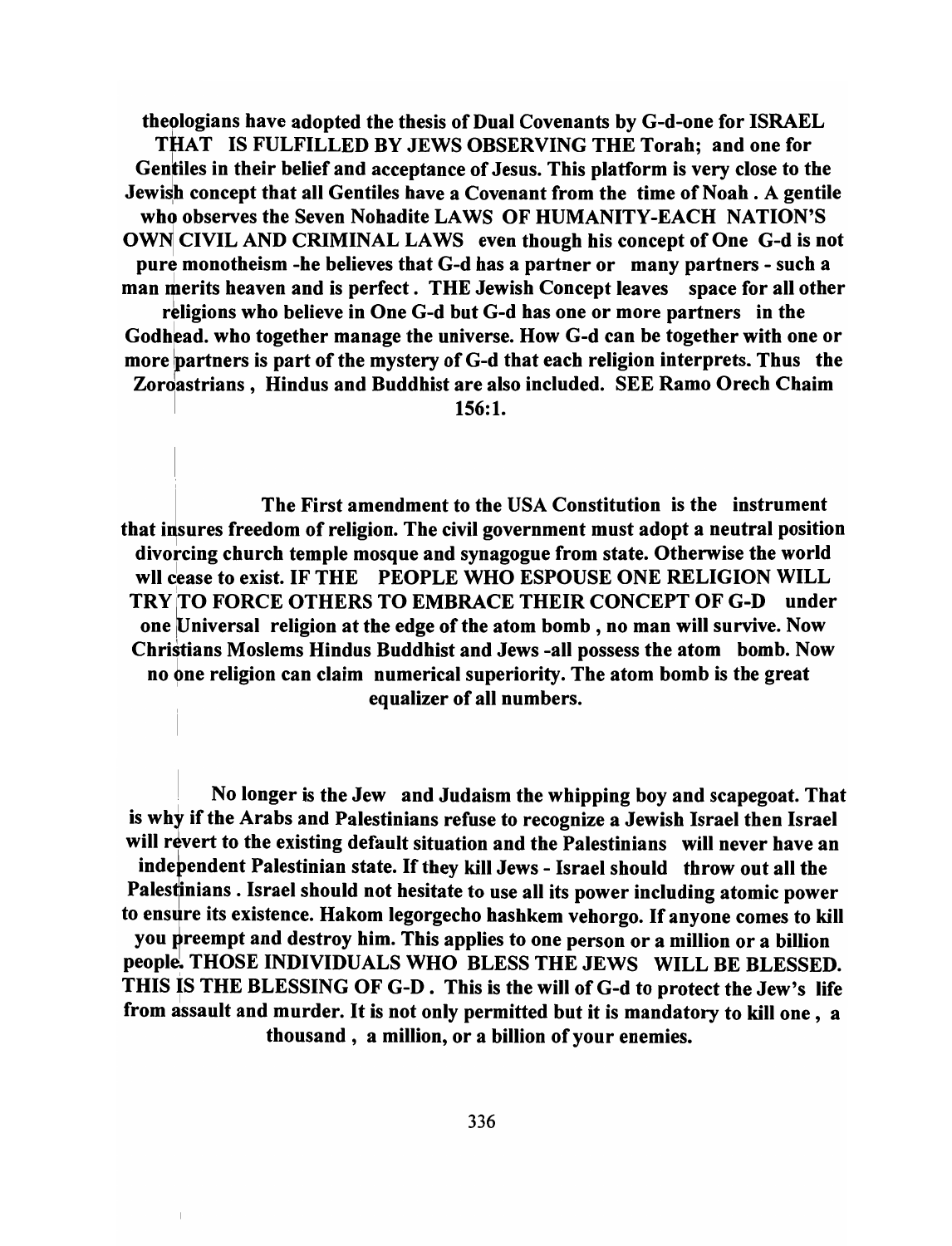The time that Jewish blood could be spilled with impunity is dead.

Billions of Moslems Budhists Hindus ancient Romans and Greeks all have their own belief in the Diety that is different than the Trinitarian creed.

IF G-D would really mandate under punishment of death in this world and eternal danmation that all men accept Jesus -a Jew - as his partner and sharing the godhead wouldn't He have explicitly revealed the same daily to all of mankind? Nothing is beyond the ability of G-d.

Not a word of this doctrine is explicitly spelled out in the ten commandments heard by millions of Jews and non Jews at Mount Sinai. The family of Jesus did not accept this doctrine. Neither did the Jewish Christians. Neither do the one billion Moslems nor the one billion Buddhist nor the one billion Hindus.

IN order that there not be a war of civilizations and religions -mankind must adopt the American vision of the first amendment of the bill of rights guaranteeing freedom of religion. It is not our job to be G-D'S policemen and pontificate what is G-d. All the pontificating for a trillion years on the part of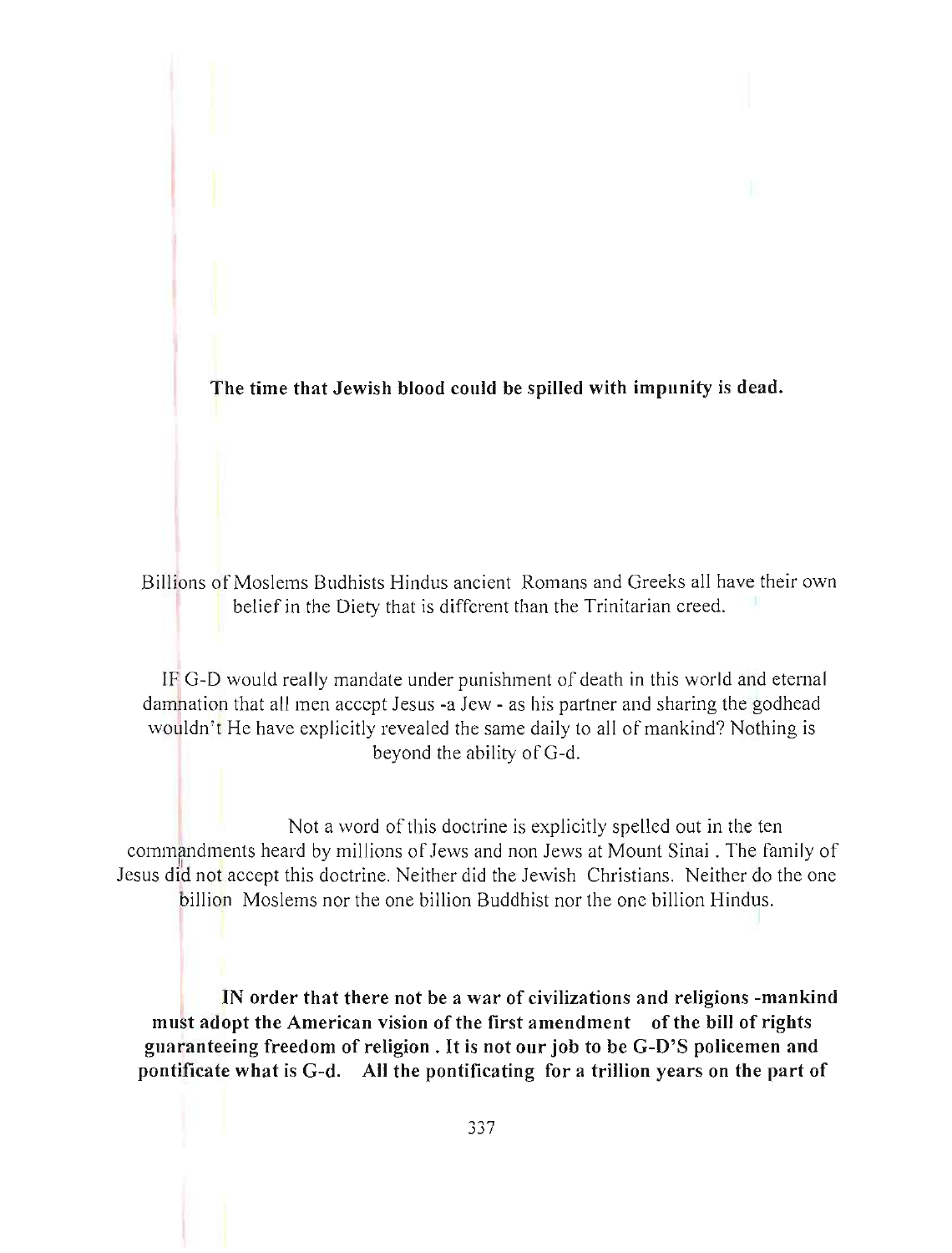#### mankind will not create one dent on the

true natnre of G-d.

Let mankind become more humble and focus on G-d's creations. Let us leave man to be happy with his own vision of what is G-d and what G-d wants from him. As long as the state takes a neutral position on religion -the state is divorced from the church mosque and synagogue then mankind will remain to eternity. Such a vision is the Jewish Torah vision and Messianic vision as I discuss in this paper.

#### . According to Judaism any Christian accepting the Trinitarian concept does merit salvation -eternal life providing he also observes all the humanitarian laws-Seven Nohadite laws.

According to Judaism every nation has a right to establish their own codes of civil and Criminal laws that will govern the relations of their citizens. Jews must be governed by the Written Law given by G-d to Moses at Sinai 3400 years ago in front of millions of Jews and Non Jews. The written Law appears in the Jewish Bible -the five books of Moses the Pentateuch. The Written Law is interpreted by the Oral Law that was written on manuscripts from the time that the Jews wandered in the desert 40 years and passed on to their descendants until it was edited and reduced to the books of the Talmud the Mishne 200 years before the common era and the Gemorah 400 years after the common era. All new questions for the past 2000 years are resolved in responsa based on the precedents in the Talmud. The summary of the Talmud in the commentaries on the Talmud of the Goinim 400 -1000 AD and Rishonim 1000 -1400 AD . Codes of Law also

exist .the Riff the Rambam and the Shulchan Aruch. Over the last 2000 years millions of these books have been written.

A non Jew who observes the Seen Nohadite laws even if interpreted by his own group merits heaven salvation and eternal life. THAT MEANS THAT ALL Christians and Moslems who observe their religion - but do not force others to adopt their religion- will all go to heaven. G-d has made a Covenant with Noah and all his descendants to eternity . . THEY ARE CHOSEN AND ARE THE SONS AND DAUGHTRS OF G-d together with the Jews who must observe all the other rituals as recorded in the Written and Oral Laws in order to reach perfection and go to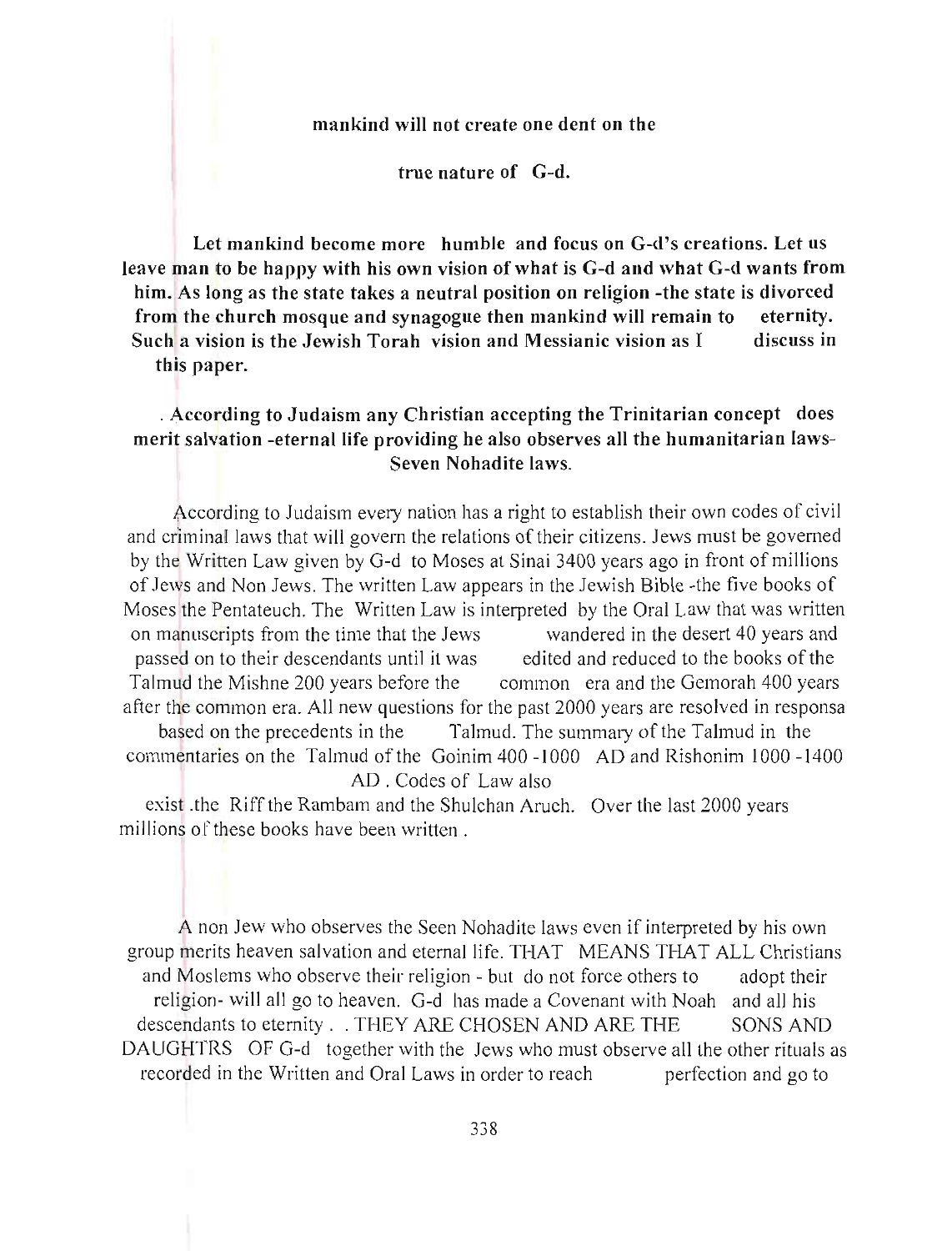heaven.

The souls of non Jews never required the observance of the Jewish rituals in order to reach perfection and go to heaven. That is why Jews do not convert non Jews to become Jews.

Non Jews already have a Covenant with G-d. They are perfect human beings if they observe the Seven Nohadite Mitzvos - Commandments.

That is why Jews are not missionaries other than inspire mankind -by example by deeds and not by word alone- to be humane. That is the reason G-d has dispersed Israel through out the world. See Talmud Pesochim. Such is G-d's decree since He created the world.

Consequently, it was easier for Paul and all the other disciples to convert the heathens . Non Jews are not require to observe the Jewish rituals in the Torah. Non Jews, also, are not mandated to believe in a strict monotheism as are Jews. They all go to heaven anyway. See Ramo on Shulchan Aruch Orech Chaim 156;1

Thus all Christians according to Judaism will go to heaven -providing they also observe all the other Seven Nohadite Mitzvohs -Principles of humane laws.-the civil and criminal laws of each country . They observe the laws of their society and are good citizens.

Judaism considers Islam and Christianity as monotheistic religious who have succeeded in banishing paganism from the world. That is the wonderful accomplishment of Christianity and Islam. Rambam end of Laws of Melochim 11:1 -Yemenite edition laws of the coming of the Messiah.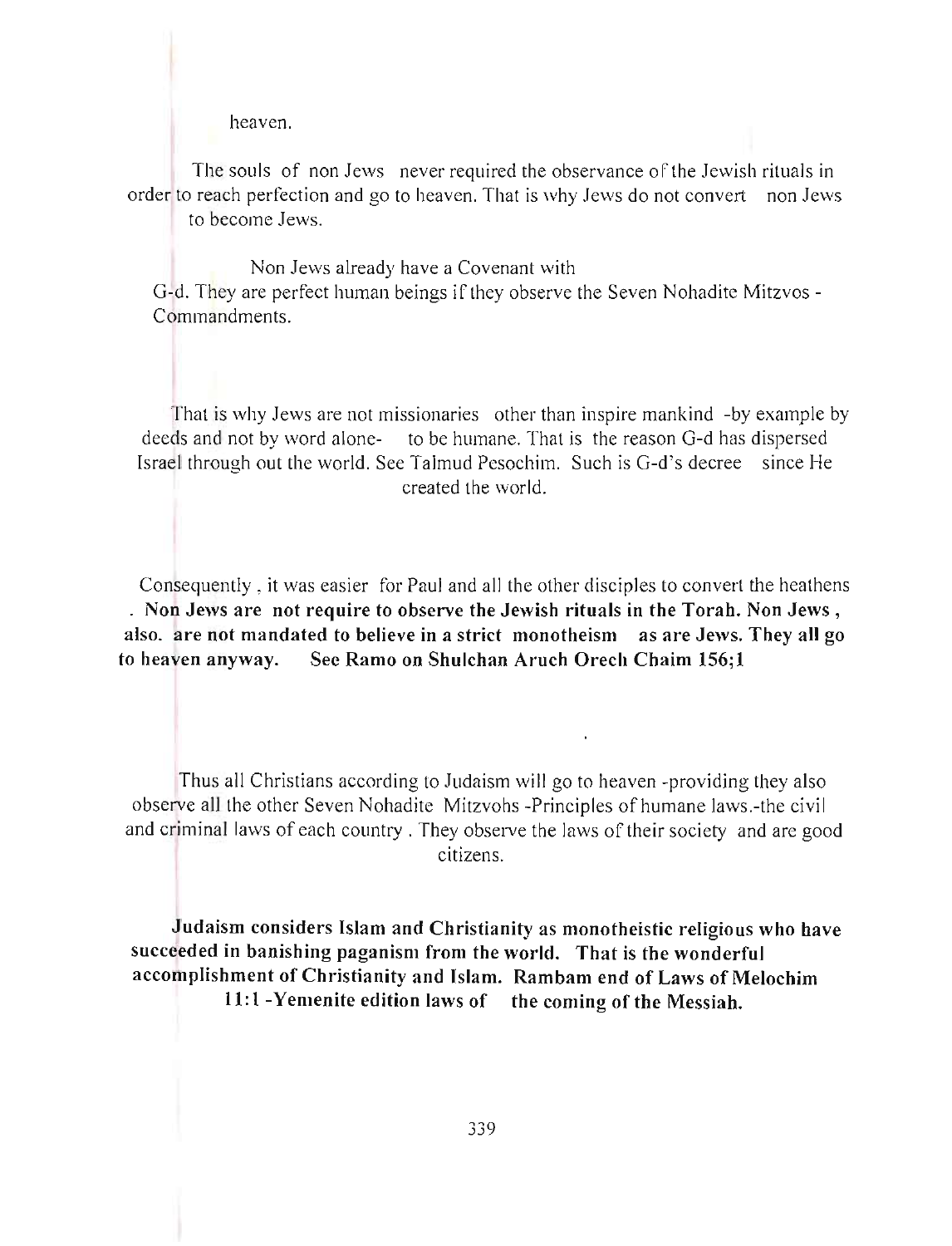The Jewish Concept according to Maimonides is that The Messiah will establish an Independent Jewish State in Israel. All the Jews will be in gathered from all the world. He will rebuild the third Temple on the Temple Mount. Universal peace will reign.

According to Maimonides no man knows how these events will play out nor the order that they will take until they actually happen

NON Jews will not convert; but will retain their own religion as they have practiced all these thousands of years. ALL OF THEM WILL OBSERVE THE SEVEN MITZVOHS - Principles of humanity.

G-d is quite happy with the status quo.

See Rambam Melochim 8: 10;11. Such individuals merit Heaven Salvation and are deemed perfect today, there will be no difference when the Messiah comes. Only there will be no wars. All Jews will be gathered from all parts of the world. There will be an independent Jewish State and the Third temple will be built on the

Temple Mount in Jerusalem the undivided capital of present day Israel.

That will be the Messianic era.

No revolutionary changes will exist, otherwise . See Rambam Melochim  $11:1,3,4$ . Therefore, it is safe to assume that all men will practice their own faith as they have done the past thousands of years. All humans will however observe the Seven Mitzvohs of Humanity. That is the meaning that a sheep will dwell in peace with a lion and will not fear that he will be killed.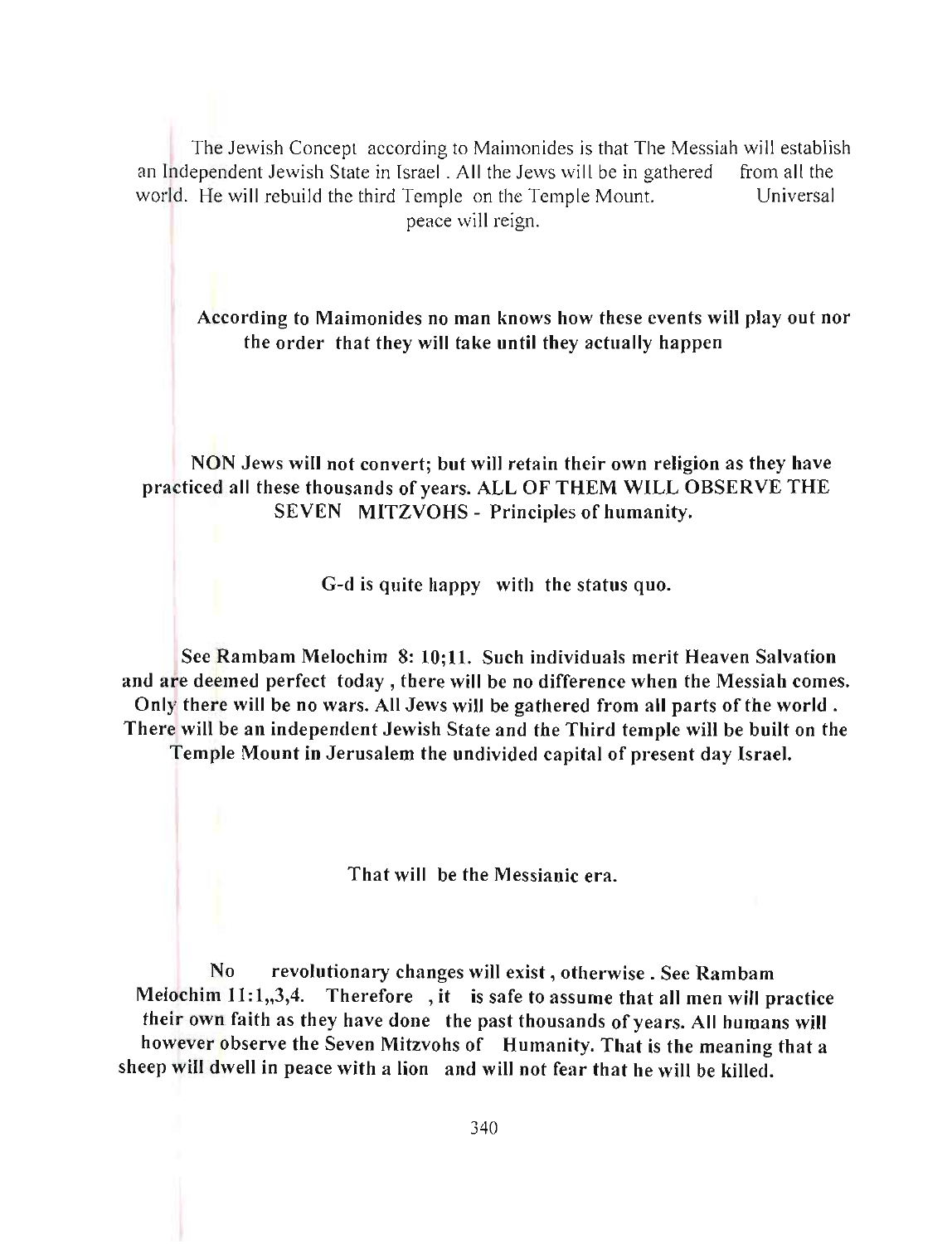Thus there is no room according to Judaism for any conflicts that have their roots in religious differences. ALL PEOPLE IN THE MESSIANIC ERA WILL <sup>I</sup>ENJOY THE SAME FREEDOM AS GRANTED IN THE FIRST AMENDMENT TO THE USA BILL OF RIGHTS IN THE CONSTITUTION. POSSIBL Y THE GENTILE FOREFATHERS USHERED IN THE MESSIANIC ERA. They possibly were the first step in G-d's MASTER PLAN for the coming of the Messiah. They thus serve in a similar role as the Persian emperor -Cyrus- son of Queen Esther and Ahchasverut cited in the Biblical book of Ezra as the Messiah because he gave permission to 42,00 Jews together with Ezra and Neqhemia to return to Israel and rebuild the second Temple 70 years after the destruction of the first Temple by Nebuchadnetzer emperor of Babylonia.

Cyrus is cited by Will Durant in his monumental works The History of Civilization in the Oriental Heritage on the Chapter about Persia chapter 13 pages 352-  $353$  as one of the most generous of conquerors. He instituted freedom of religion and gave his subjects the freedom to practice their faith with out State interference. He also contributed to the building of houses of worship for his subjects. I can speculate that since according to Jewish tradition his mother was Queen Esther from the Purim story recorded in the Biblical Book of Esther, Cyrus was according to Jewish tradition and Law a Jew. This is so, since one's religious affiliation follows the mother. Since Esther was Jewish, Cyrus was also Jewish. I do not know what faith Cyrus practiced. Hdwever he had a Jewish mother and an uncle like Mordecai who was the prime minister in Persia. Even if he did not practice the Jewish faith he was greatly influenced by tewish ideas. He therefore practiced tolerance and granted his subjects religious freedom -Jewish ideas.

Only the people living in Israel can make a decision what to do to ensure their future as a Jewish state. We can only give them moral financial and political support and repel the propaganda of the anti Semites who who may even be Jewish professors or other self hating Jews or Neturei Karte who seek the destruction of Israel as a Jewish state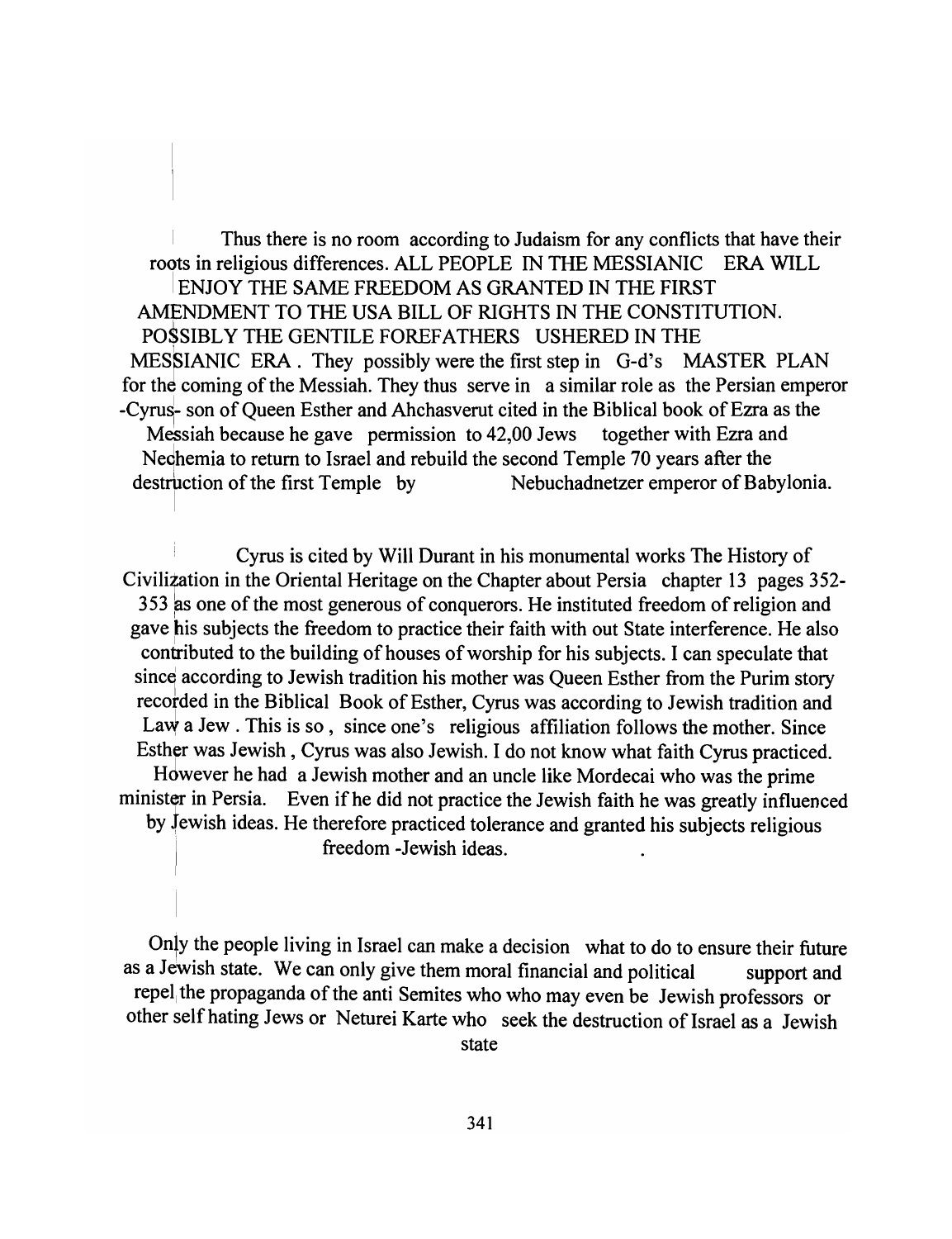Israel will survive to eternity. Tosphos Zevochim explicitly states that there will not be a third Churbon -destruction and exie of Jews from Israel. Am yisroel chai leolom. Israel will survive to eternity.

Jews from Palestine now Israel in 1944 negotiated with Eichman the Nazi empowered by Hitler to execute European Jews -to save a million Jews, Eichman agreed provided the Allies would supply him with 10,000 trucks with coffee for the German army <sup>I</sup>The dictator of Spain Francisco Franco agreed to permit all one million saved Jews to remain in Spain for the duration of the war. Franco claimed his fore parents were IMorano Jews who agreed to be baptized and were permitted to remain in Spain in 1492 following the expulsion of all the Jews. His good intentions were stymied by two Anglo Saxons Roosevelt and Churchill..

Hirohito the emperor of Japan in 1940 arranged with Russia for 50,000 Jews to tratel through Russia in order to reach Shanghai, China that Japan controlled. The 50,000 Jews were thus saved from the Nazis. Thanks to him many of the students of the Mir Yeshiva in Lithuania were saved. Hirohito also believed that his ancestors 2700 years ago were Jews- one of the 10 lost tribes exiled by the Assyriam king -Nebuzareden. His ancestors over many years traveled through Asia and finally came to Japan. Some of the Jews succeeded to become emperor. The Japanese royal house practice to this day some Jewish rituals.

Jnterestingly, many Jews who baptized and remained in Spain joined the military and the church. Many rose to very high positions in both the militay and the church. Two Jews became Pope.

However Jewish competence precipitated the fear among Spaniards of the competition offered by the baptized Jews. They passed legislation that only Spanierds who possessed pure Sbanish -Christian blood for 5 or 10 generations could compete for high positions in the army clergy or marry into influential families. The Spanish discriminatory laws were the fore runners and preedent for Hitler's Nurenberg Laws.

The liberal climate and emancipation of the Jews in the 19<sup>th</sup> Century in Europe following the Napoleans successes in Europe enabled Jews to enter all fields previouly closed to them. The competition and competence of the Jews in all fields precipitated the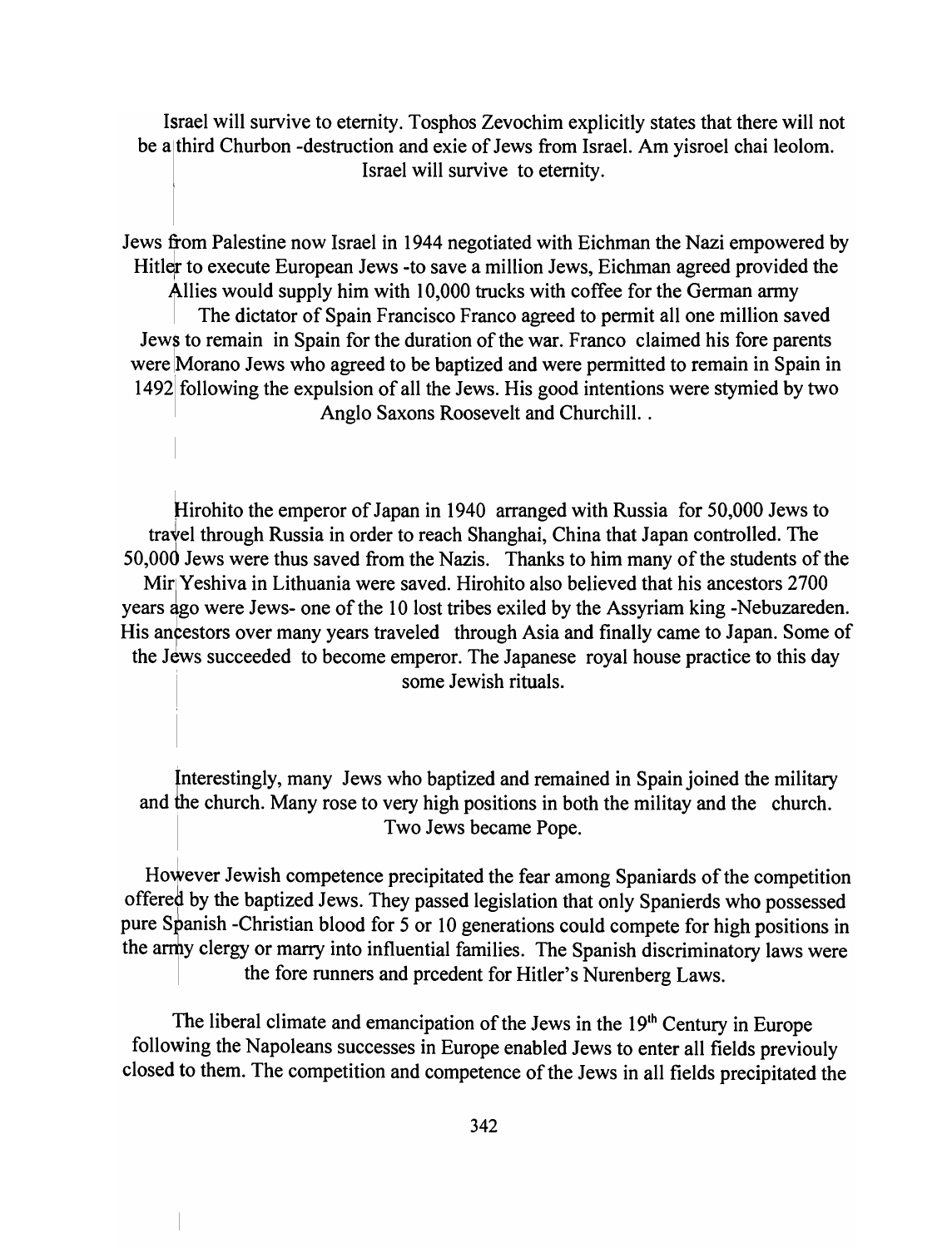anti Semism in France Germany and Great Britain. When Hitler came to power in 1933 he fpund a ready and willing Europe to embrace his anti Semitic final solution for the Jews. First in Germany Jews were boycotted and not permitted to engage in the professions attend public school their wealth was confiscated. [ This reminds one of the threatened boycott in 2007 against Israeli acedemics by British University Professors unless the Israeli intellectuals agree to adopt the British vision of destroying Israel and force their govenment to do the same. ] Pogroms were initiated. These measures proved to be a blessing in disguise. Most of Germany's Jews left between 1933-1939 and thus saved their lives. When Hitler launched his attack on Poland September 01 1939 he swept through Poland. He then turned his furor and vanquisde France Belgium and was prepared to conquer Great Britain.

Again it was an act of Providence that he turned his sights on Russia, not learning from Napoleon who also was buried in the vastness of Russia. Germany lost the war because of Hitler's unsatiable appetite and the German charachter of blindly following the orders of the Fuhrer.

However while his reign of terror existed, the Europeans welcomed all his plans for the final solution for the Jews. -the murder of all the Jews. Prior to their murder all their property was confiscated. Even though the allies were engaged in a bitter war for survival they all were on the same page with the Nazis regarding the destruction of the Jews and Judaism. Pope Pius did not raise his voice and threaten the German Polish, Hungaian, SlovaK and Ukranian Catholics -all allies of the German's with excommunication if they persist in the murder of Jews. Even as late as 1944 and 1945 when the Germans had lost the war, the Pope's voice was silent.

One can wonder where was all the Christian charity and mercy from the Prince of the Church for the real victims- the Jews from 1940-1945 ? Pope John and the Vatican in 1965 absolved the Jews from the libel of Deicide. Why could not Pope Pius have done the same during 1940-1945 and thereby save millions of Jews?

### One must however understand the fear of Pope Pius that an open attack on the Nazis would endanger all church officials. Quietly the Pope gave orders to save Jews. However it was not enough. He could have saved many more thousands if not millions.

WHERE WAS THE Red Cross? They did not bother to aid the starving Jews in Nazi occupied Europe. NOR DID THE ALLIES DROP ANY FOOD FOR THE STARVING JEWS. NOR DID THEY BOMB THE GAS CHAMBERS NOR THE RAIL LINES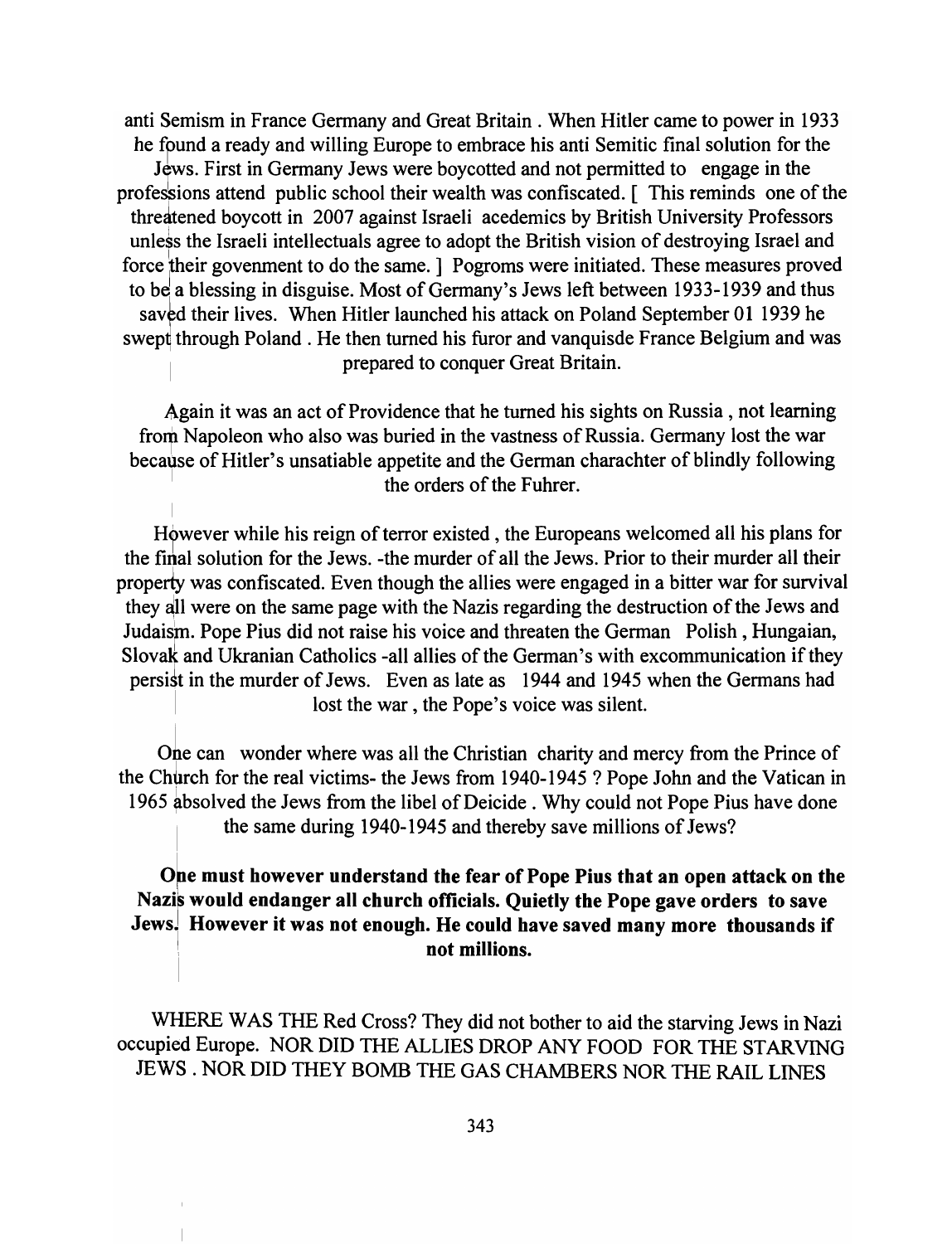# CONNECTING THE CONCENTRATION CAMPS TO ALL THE CITIES IN EUROPE . WOULD THEY HAVE BOMBED THE RAIL LINES MILLIONS OF JEWS WOULD HAVE BEEN SAVED. NEITHER DID THEY THREATEN TO HANG THE NAZIS ONCE THE ALLIES WIN THE WAR FOR THEIR CRIMES.

# THE VATICAN IS GUILTY FOR THEIR SILENCE AND NOT DOING ALL THAT THEY COULD HAVE DONE. THEY ABANDONED THE 2000 YEAR CHRISTIAN TRADITION OF SA VING JEWISH LIVES AT THE ORDERS OF ST. PAUL .THEIR GUILT IS IN NOT ACTING AS THE CHURCH ACTED FOR 2000 YEARS. THEY STAINED IRREPARABLY THE REPUTATION OF CHRISTIANITY.

When one looks closely at the billions of dollars pounds and euros the Europeans spent over the last 60 years to keep the Palestinian refugees in the same status as refugees and subsidize their poisonous indoctrination of hate and murder of all Jews one can wonder if there is not a continuation of the European pattern of using proxies to murder Jews. The Nazis are gone so the Palestinians take their place.

It must be recorded for eternity that thousands of non Jews -Chasidei umos hoolem -the righteous among the nations risked their lives and the lives of their family to save Jews. Many non Jews were killed by the Nazis or Soviets. This happened to Wallensberg -the Swedish diplomat who saved thousands of Jews in Hingary. His fate at the hands of the Soviets remains a mystery even today 60 years after the World War Two.

Paul understood the Romans and all anti Semites. His genius was to devise the doctrines for the church that he promulgated that in effect saved the lives of Jews for 1700 years. Even though the Church came into power following the decision of Constantine in 325 long after the death of Paul; the foundations established by Paul served to preserve many Jewish lives for 1700 years until the holocaust. The Jews as a people survived in Christian controlled countries thanks to PAUL AND THE CHURCH FOR THE LAST 1700 YEARS.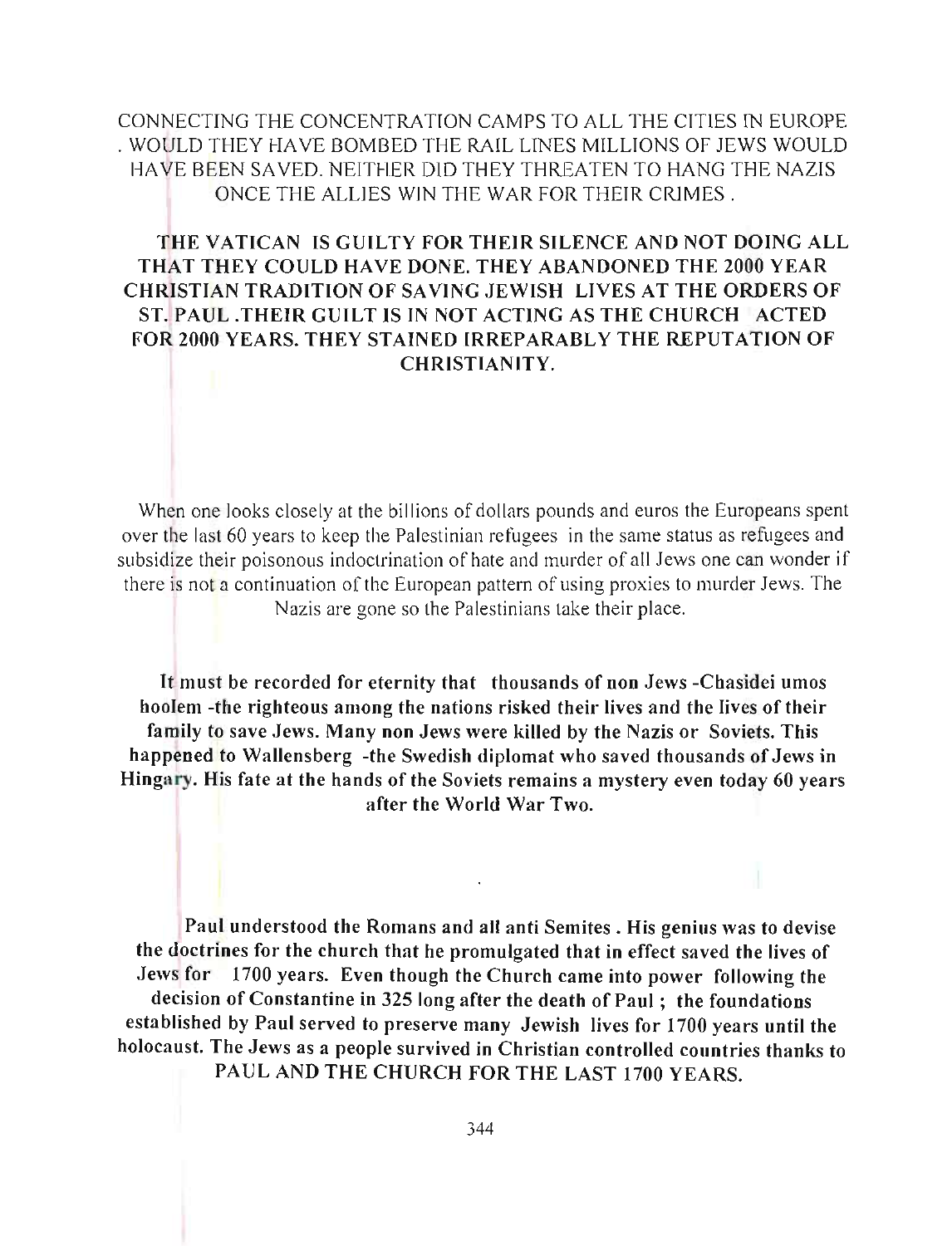passed against deniers of the Holocaust. It is a crime punishable in Austria and Germany<br>by five years imprisonment. However again it is a mitzvah to kill living Jews The<br>European Union donated 50 million euros to assist a Jews are revered when dead. Memorials are built for their memory. Laws are by five years imprisonment. However again it is a mitzvah to kill living Jews The European Union donated 50 million euros to assist a Polish cleric to spread his anti Semitic poison on his network of radio shows. The European Union have and is qontinuing to donate billion of dollars pounds and now euros to keep alive the Palestinian refugees .. For the last 60 years the Europeans have competed among themselves for the fat oil and munition contracts to sell arms to the Arabs in their wars against Israel. They have supported the Arabs politically as well as economically.

<sup>I</sup>Before Israel existed the Europeans were leading the world as the greatest oppressors of the Arabs and Africans. Millions of Africans Arabs and Asians were killed and maimed in order to realize the European dream of the sun never sets on Eurbpean imperialism and colonianism. Two world wars caused over 200 millon killed non Jews, in addition to the 6 million killed by the Nazis and the silence of the Europeans. The casualties were all Christians. Over 2000 years most of the casualties and victims were Christians killed by other Christians. Even the Muslims essentially believe in Jesus. Not as the son of G-D , but as a prophet. This fact was used as an excuse to kill them and wrest Palestine from them. Thousands and possibly millions died in the crusade wars over hundreds of vears. Then the Ohristians killed each other over the conflicting interpretations of the New Testament that were initiated by Martin Luthern and his followers that resulted in the 30 year wars. Prior and later than Martin Luther's schism occurred the schism of the Anglican Church of England, the Greek and Russian Orthodox Churches from the Catholic Roman Church in Rome.

World History is full of pages of murder robbery rapes and inquisitions all in the name of G-d. Six million Indians were massacred by the Europeans as the new world North and South AMERICAS WERE DIVIDED UP AMONG THE EUROPEANS BY THE COMPROMISE AND BLESSING OF THE POPES. GENOCIDE OF THE NATIVE AMRICANS OR AUSTRALIANS OR NEW ZEALAND WHO REFUSED TO ACCEPT CHRISTIANITY WAS SANCTIONED BY ALL THE EUROPEAN LEADERS.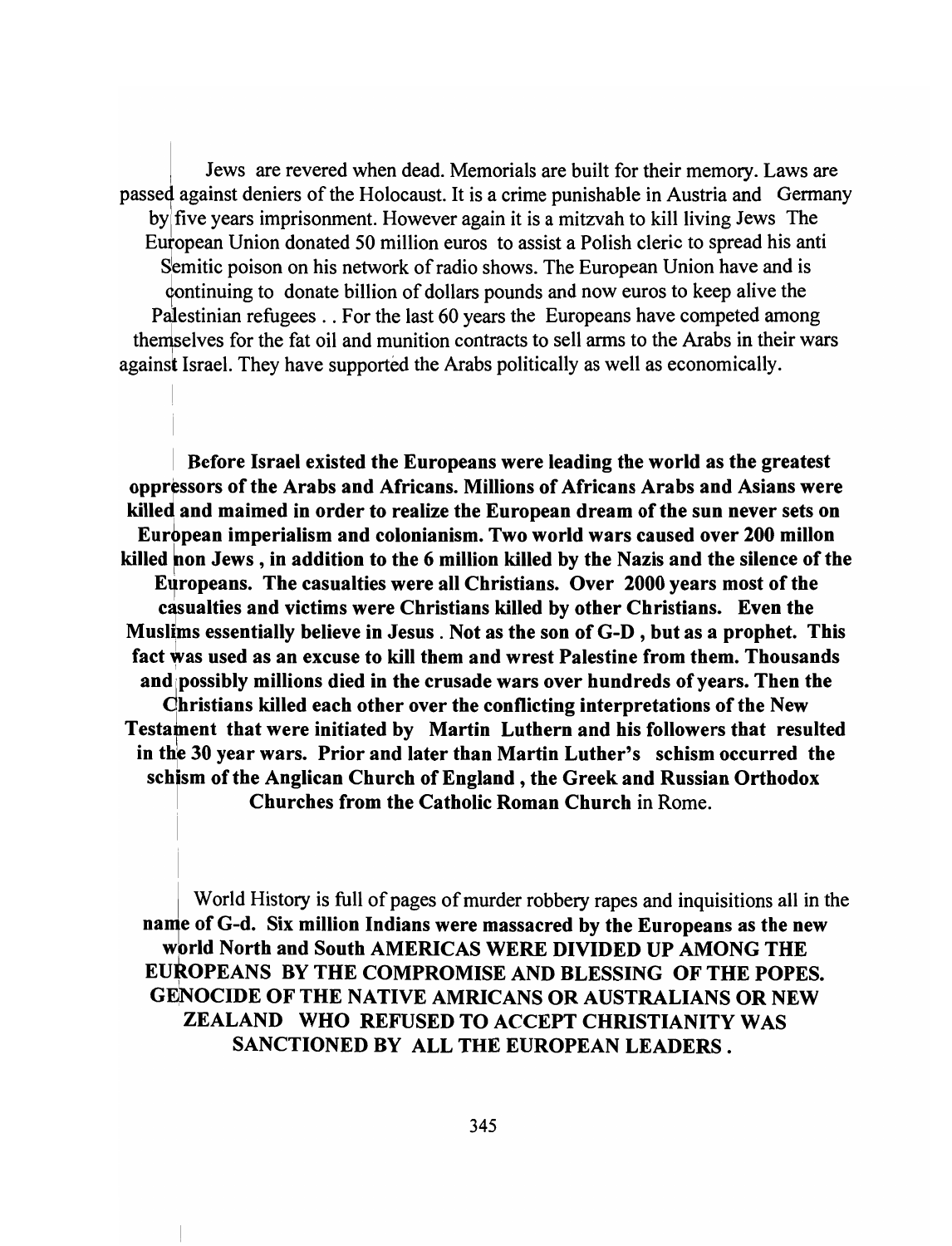THERE DOES NOT EXIST ONE COUNTRY IN THE WORLD WHOSE BORDERS WERE NOT ACQUIRED BY WAR. However Israel and the Jews are not permitted to keep any territory they won in six wars that were waged by the Arabs or their proxies Hizbulla and Hamas. Today Syria and Iran are the largest existentialist threat to Israel. Again the Europeans are dragging their feet even though if Iran acquires the atom bomb and missiles from North Korea or Russia they will put every European and possibly American city within range of destruction.

The hatred however still burns in the hearts of Anti Semites who fraudulently exploit their professional stature as professors or physician or union officials in the workforce to use their influence to destroy the State of Israel and the Jews living there. They do not use the excuse of the Jews being Christ killers , but their excuse now is the injustices perpetrated on the Palestinians.

The disguises of anti Semitism has been ongoing. One can use Darwin's theory of evolution to explain how the face of blatant bigotry has changed and adapted throughout the generations. As the Jew recites on Passover eve at the reading of the Aggadah . In every generation anti Semites have conspired to kill Jews and later non Jews who are different. The hatred of the JEW IS SO OVER WHELMING AND POWERFUL that the acedemics of Great Britain have prostituted their integrity and professional reputation to advocate a boycott of Israeli educators. It took the collective efforts of the united worldwide Jewish commuty to enlist hundreds of college presidents and recepients of the nobel prize to publicize their outrage at this attempt to hijack reason and decency. As at September 30, 2007 the British acedemics announced that they were advised that their call for a boycott is unlawful. ONLY AFTER THE PUBLICIZING IN THE INTERNATIONAL PRESS THEIR BIGOTRY DID THEY REALIZE THAT THEY COULD NOT GET AWAY WITH THEIR ATTEMPTED CRUCIFIXION OF THE JEW AND THE STATE OF ISRAEL.

THE WORLD 60 YEARS AGO WAS SILENT AS 6 MILLION JEWS WERE KJLLED AND OVER 150 MILLION NON JEWS DIED DURING THE SECOND WORLD WAR AND THE COMMUNIST REVOLUTIONS IN RUSSIA AND CHINA AND THE CONTINUOUS WARS INCLUDING THE ARAB WARS TO DESTROY ISRAEL AND ALL ITS JEWS.

#### THE JEW AND THE DECENT NON JEW IS NO LONGER SILENT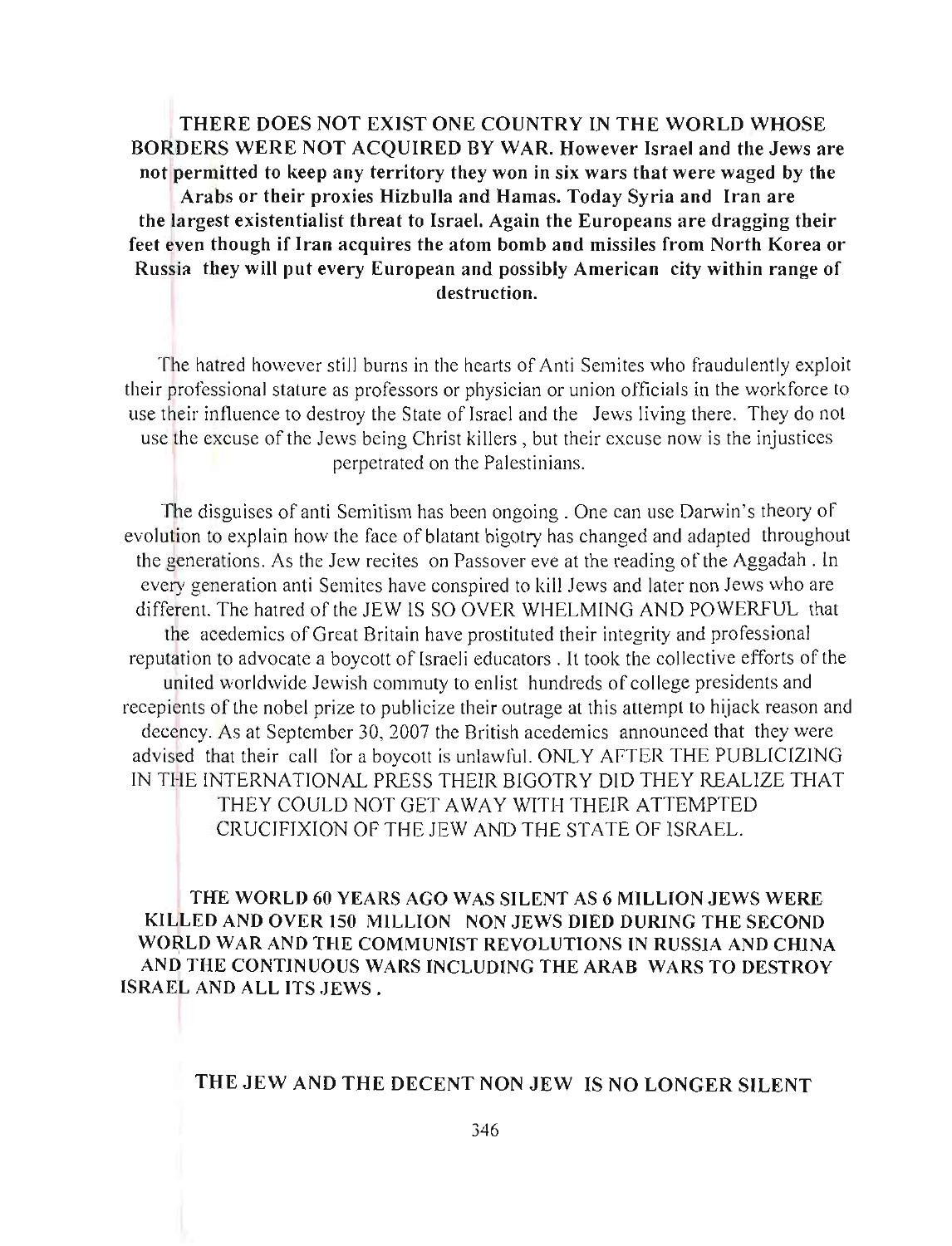# TODA Y. THE JEW NOW POSSESS ISRAEL AND THE ABILITY TO RETALIATE.

# VIGILANCE ON THE PART OF THE JEW AND DECENT NON JEW IS CRITICAL IN ORDER TO REMAIN ALIVE. IT IS OUR SO CALLED FRIENDS IN THE DEMOCRACIES -THE VENOM OF JEW HATRED BURNS STRONG EVEN AFTER THE HOLOCAUST.

Hitler had in his libraries over 300,000 anti -Semitic volumes containing all the forgeries lies distortions about Jews and Judaism penned over the last 1700 years since Emperor Constantine elected the Trinitarian creed of Christianity to become the State religion of Rome. Hitler when rebuked by a Christian delegation why he was killing Jews replied that he was only putting into operation what the Church preached for 1700 years. Thus the hate that the church was fomenting for 1700 years bore fruit in the European Anti -Semitism that became racial rather than Theological following the Renaissance in the 1600's and 1700's. There existed many anti-Semitic philosophers in the renaissance -Voltaire being one of them. Nietzsche Chamberlain and Rosenberg being the philosophers of the Nazi party However it was not these philosophers whose venom corrupted European thinking ; but rather the continuous reinforcement of hate in the novels passion plays and legislation of Europe for 1700 years that clearly made it normal and the thing to do to hate and even kill the Jew . The Europeans created a fictitious-stereo type- Jew who was the embodiment of the devil -not a human. It became a sacrament - a mitzvoh to hate and even kill this fictitious Jew that was projected to every Jew.

The Europeans in the 1800's required that Jews abandon their Judaism in order to be accepted into the normal mainstream of society. Many Jews did .. This argument was merely an excuse because once the Jew abandoned his rituals and assimilated and became a formidable competitor the hatred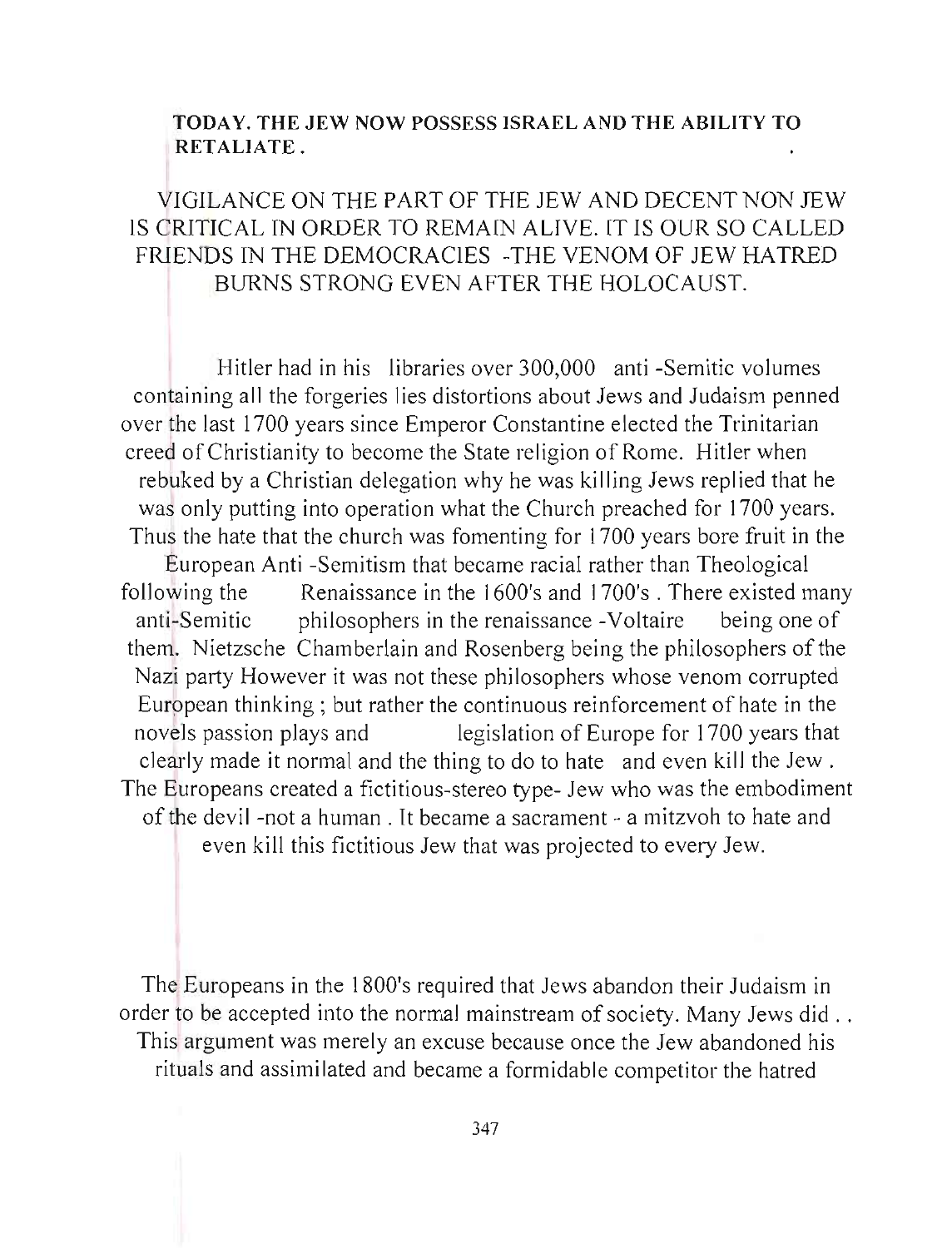toward the Jew geometrically multiplied. The hatred fostered by the Church for 1300-1400 years from 325- to 1600 or 1700 bore bitter fruit. The gentile after the renaissance discarded the fear of hell once he denied the

New Testament ;but he retained the scorn and hatred for the Jew. This hatred passed on from generation to generation assumed a life all to itself apart from the theological component that Jews are punished because they crucified Christ and do not believe in him. The renaissance and post renaissance gentile did or did not believe in Jesus himself ;but still hated the Jew. The hatred had become a cancerous growth a venom that was the foundation for the Holocaust. The foundation and roots of the holocaust can be traced to the year 325 ACE when Constantine crowned and helped shape the theology of the Church. Hitler took the role of G-d who would deal Himself with the Jews at the end of time according to Paul's theology. No man other than G-d is permitted to kill Jews. Hitler assumed the role of G-d. that was his reply to the Church delegation that he -Hitler was doing G-d's job of killing the Jews. Thus the teachings of the Church bore fruit in the murder \of six million Jews. He even killed Jews who converted. The hatred for the Jew became racial. This cancerous growth infected and still infects a large segment of European society today 60 years following the holocaust.

It is to the credit of the Catholic Church that in 1965 the Catholic Church absolved the Jews from the Libel of Decide that all Jews are responsible for the Crucifixion of Jesus. They also purged anti Semitic passages from their liturgy and reinterpreted the New Testament in their sermons and classes to purge the Anti-Semitic passages.. Many Protestants did the same. Many developed the dual Covenant and Election of G-d . Both Christians and Jews are Chosen and both have Covenants from G-d. We already elaborated regarding this matter previously. Similarly the Civil Governments have passed strict civil and criminal laws outlawing all racial assaults such as anti-Semitism and prejudice against Jews . IT IS NOW POSSIBLE TO BANKRUPT AN Anti -SEMITE AND IN THAT WAY DESTROY THIS POISON. THIS IS THE STRATEGY FOLLOWED IN THE USA TO UPROOT HOMEGROWN ANTI-SEMITES. IT MUST BE ADOPTED